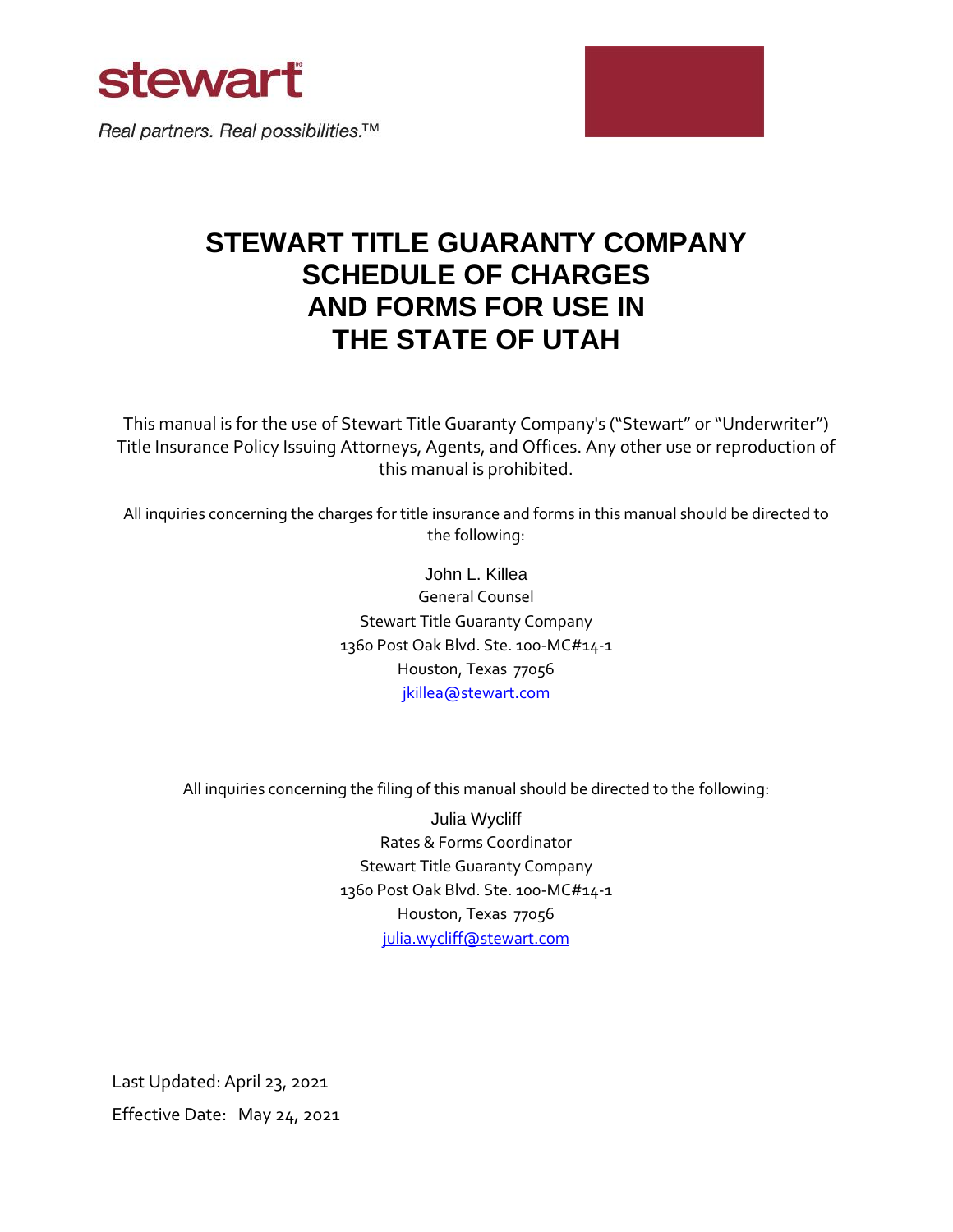| А. |       | <b>TABLE OF CONTENTS</b>                                                                   | Page |  |  |  |  |
|----|-------|--------------------------------------------------------------------------------------------|------|--|--|--|--|
| В. |       | <b>SCHEDULE OF CHARGES FOR POLICIES</b>                                                    |      |  |  |  |  |
|    | 1.    |                                                                                            |      |  |  |  |  |
|    | 2.    |                                                                                            |      |  |  |  |  |
|    |       | А.                                                                                         |      |  |  |  |  |
|    |       | В.                                                                                         |      |  |  |  |  |
|    |       | Individual Surcharges for Deletion of the Standard Exceptions in Owner's Policies  6<br>C. |      |  |  |  |  |
|    | $3 -$ |                                                                                            |      |  |  |  |  |
|    | 4.    |                                                                                            |      |  |  |  |  |
|    |       | А.                                                                                         |      |  |  |  |  |
|    |       | <b>B.</b>                                                                                  |      |  |  |  |  |
|    |       | C.                                                                                         |      |  |  |  |  |
|    |       | D.                                                                                         |      |  |  |  |  |
|    |       | Ε.                                                                                         |      |  |  |  |  |
|    | $5 -$ |                                                                                            |      |  |  |  |  |
|    |       | А.                                                                                         |      |  |  |  |  |
|    |       | В.                                                                                         |      |  |  |  |  |
|    |       | C.                                                                                         |      |  |  |  |  |
|    |       | D.                                                                                         |      |  |  |  |  |
|    |       | Е.<br>F.                                                                                   |      |  |  |  |  |
|    |       | ALTA Homeowner's Policy of Title Insurance for One-to-Four Family Residence  10<br>G.      |      |  |  |  |  |
|    |       | Н.                                                                                         |      |  |  |  |  |
|    | 6.    |                                                                                            |      |  |  |  |  |
|    |       | А.                                                                                         |      |  |  |  |  |
|    |       | Β.                                                                                         |      |  |  |  |  |
|    |       | C.                                                                                         |      |  |  |  |  |
|    |       | D.                                                                                         |      |  |  |  |  |
|    |       | Ε.                                                                                         |      |  |  |  |  |
|    | 7.    |                                                                                            |      |  |  |  |  |
|    | 8.    |                                                                                            |      |  |  |  |  |
|    |       | А.                                                                                         |      |  |  |  |  |
|    |       | В.                                                                                         |      |  |  |  |  |
|    |       | C.                                                                                         |      |  |  |  |  |
|    |       | D.                                                                                         |      |  |  |  |  |
|    |       | Е.                                                                                         |      |  |  |  |  |
|    | 9.    |                                                                                            |      |  |  |  |  |
|    | 10.   |                                                                                            |      |  |  |  |  |
|    | 11.   |                                                                                            |      |  |  |  |  |
|    | 12.   |                                                                                            |      |  |  |  |  |
|    | 13.   | ALTA Residential Limited Coverage Mortgage Modification Policy  15                         |      |  |  |  |  |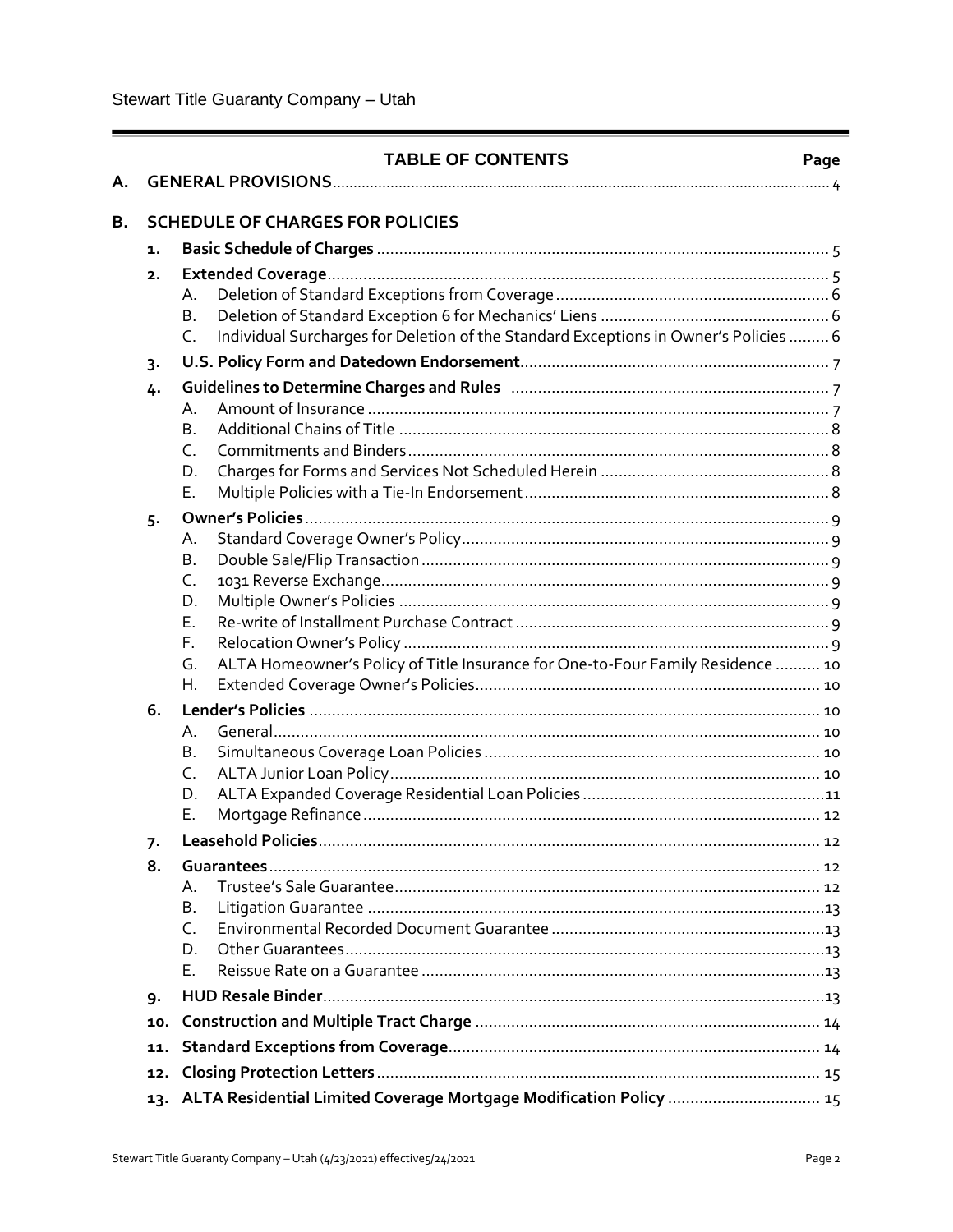# **C. ENDORSEMENTS**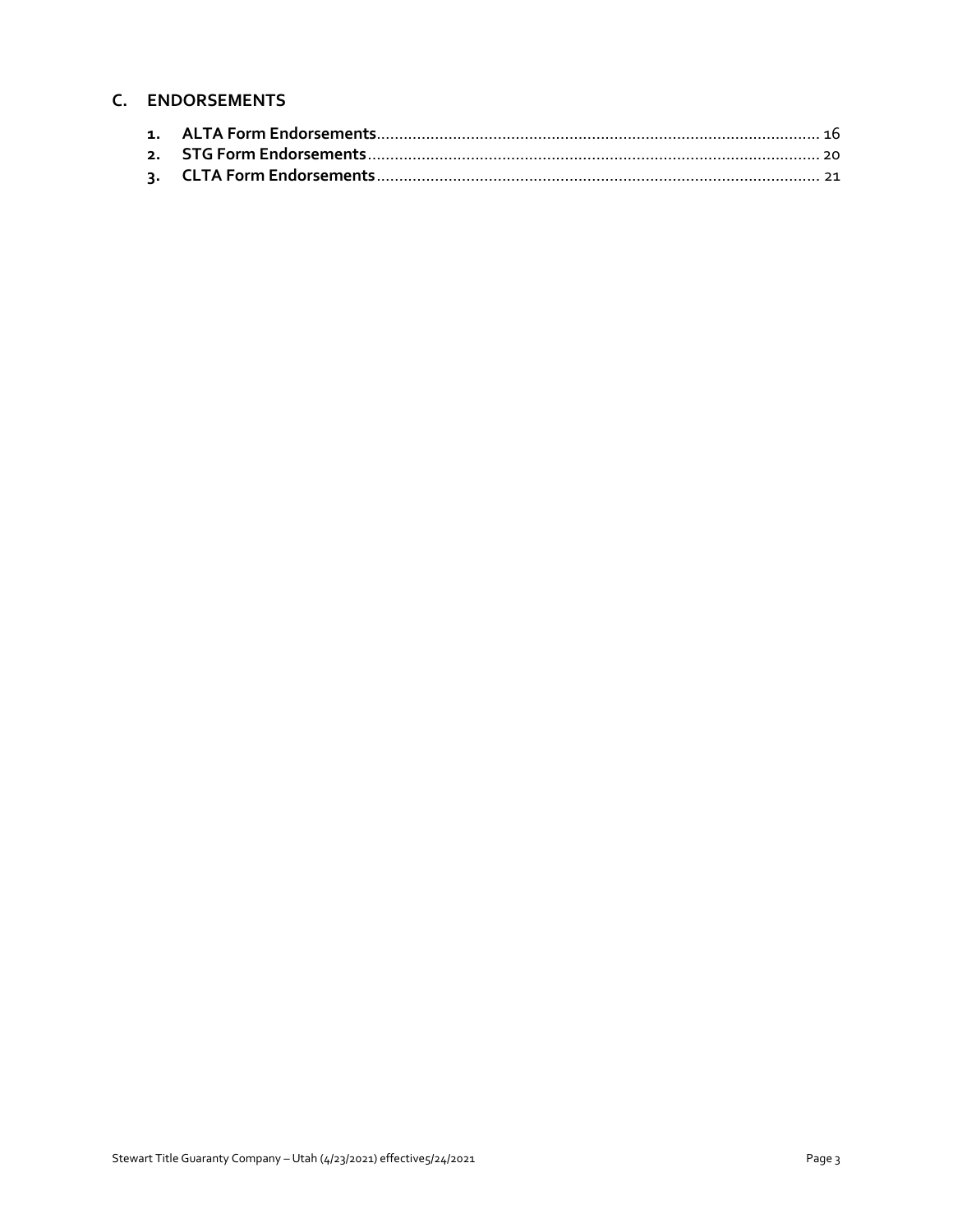# **A. GENERAL PROVISIONS**

This manual establishes the appropriate charges and rules pertaining to title insurance policies and endorsements issued by Stewart Title Guaranty Company ("Stewart" or "Underwriter"). The terms and provisions of this manual supersede all previous rate manuals filed by Stewart. The charges provided herein are assessed based solely on the issue of the title insurance policy and do not include any additional charge for surveys, escrow closing services, recording fees, or other escrow related fees. Moreover, this manual does not provide all underwriting requirements pertaining to the policies and endorsements addressed herein.

#### **DEFINITIONS**

**Basic Schedule of Charges.** The Basic Schedule of Charges refers to the rate calculated according to Section B.1. below.

**Charge.** The term charge refers to the charge for a title insurance policy or endorsement. A charge also includes the abstracting, searching and examination fee. Any calculated charge shall be rounded up to the nearest dollar amount. As used herein, a charge does not include any settlement fee, trustee fee, attorney fee, surveying fee, inspection fee, document fee, closing fee, escrow fee or any other fee associated with escrow. A charge for an endorsement may be reduced based on any permitted reduction to a policy as stated within this manual.

**Extended Coverage.** Extended Coverage refers to the deletion of part or all of the standard exceptions from coverage. Extended Coverage may also be created by issuing certain endorsements. An endorsement creating Extended Coverage that also, by its nature, provides additional affirmative assurances requires an added charge for both the Extended Coverage as well as the charge for the endorsement.

**Full Principal Debt.** This term means the amount of an Insured Mortgage that is secured by land less any of the debt secured by personal property or uninsured real property interests.

**Full Value of Land.** The Full Value of Land is the actual purchase price or, if no sale is involved, the full reasonable value as may be agreed upon between the insurer and the proposed Insured. On leasehold estates, the Full Value of the Land is the lesser of either the aggregate of the rentals payable under the primary term of the lease or the full reasonable value of the land.

**Insured.** The Insured is the person or entity named as the Insured in the policy of title insurance or other indemnity.

**Land, Premises, or Property.** Land, Premises, or Property is the property described in Schedule A of a title insurance policy or commitment including any improvements affixed thereto which by operation of law constitute real property. The property described in Schedule A may be limited by exception as set out in Schedule B of the title insurance policy or commitment.

**Material Risk Factors.** This term refers to a determination based on whether a minimal risk or no risk is involved in the issuance of a title insurance policy or endorsement to a policy. The determination of No Material Risk Factors is based on the evaluation of the following factors:

- (1) whether a notice has been filed on the State Construction Registry indicating construction has commenced prior to the recording of the insured security;
- (2) whether any mechanics' liens have been recorded within one (1) year of the commitment;
- (3) whether a recent survey meeting the minimum detail standards of the ALTA/NSPS has been conducted showing no encroachment, boundary conflict, overlap and the ease of finding a government monument;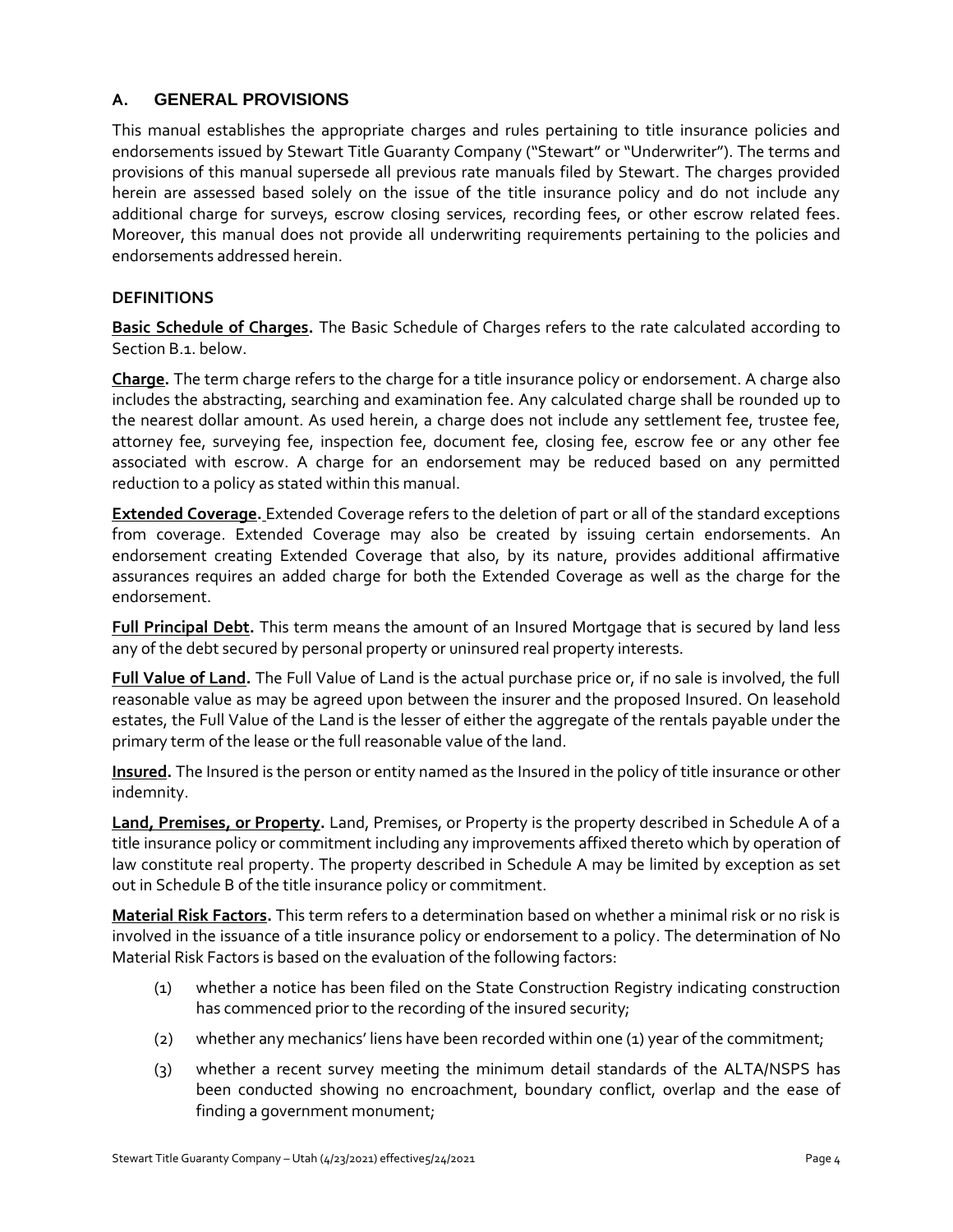(4) whether the land has been recently subdivided into a platted subdivision or regularly surveyed tract.

**Mortgage.** A mortgage is a mortgage, deed of trust, trust deed, or other security instrument relating, at least in part, to land.

**Policy Form.** A Policy Form is any title insurance policy or guarantee form filed by Stewart with the Commissioner of Insurance of the State of Utah.

**Residential and Commercial.** The term residential means a structure or land developed for use as a one to four family dwelling. The term commercial means a structure or land developed for any use other than residential.

**Simultaneous Issue.** This term refers to issuing two or more policies on identical land out of the same transaction whenever the policies are issued at the time the Insured acquired its interest in the property.

**Standard Coverage.** This term refers to a title insurance policy that includes the standard exceptions listed in B.11.

**Surcharge.** This term means a charge in addition to the Basic Schedule of Charges for any policy or endorsement.

#### **B. SCHEDULE OF CHARGES FOR POLICIES**

#### **1. BASIC SCHEDULE OF CHARGES**

| Liability                                                    | Increment | Amount |
|--------------------------------------------------------------|-----------|--------|
|                                                              |           |        |
|                                                              |           |        |
| Over \$100,000 to \$200,000, add  Per Thousand  \$5.00       |           |        |
| Over \$200,000 to \$500,000, add  Per Thousand \$4.00        |           |        |
| Over \$500,000 to \$2,000,000, add  Per Thousand \$2.00      |           |        |
| Over \$2,000,000 to \$5,000,000, add  Per Thousand  \$1.75   |           |        |
| Over \$5,000,000 to \$10,000,000, add Per Thousand  \$1.50   |           |        |
| Over \$10,000,000 to \$50,000,000, add Per Thousand  \$1.25  |           |        |
| Over \$50,000,000 to \$75,000,000, add  Per Thousand  \$0.95 |           |        |
|                                                              |           |        |

The charges identified above equal the Basic Schedule of Charges for each \$1,000.00 of liability assumed in the policy. The total charge for a policy is based on the aggregate charge per thousand dollars plus the base charge of \$200 and is not assessed by multiplying a single charge per thousand by the face amount of the policy.

A minimum charge shall also apply so in no event will any rate calculated based on the above be less than \$220.

The Basic Schedule of Charges is the charge to be applied for any policy when no other rate may be applied.

# **2. EXTENDED COVERAGE**

The Deletion of the Standard Exceptions from coverage from an owner's or lender's policy provides Extended Coverage.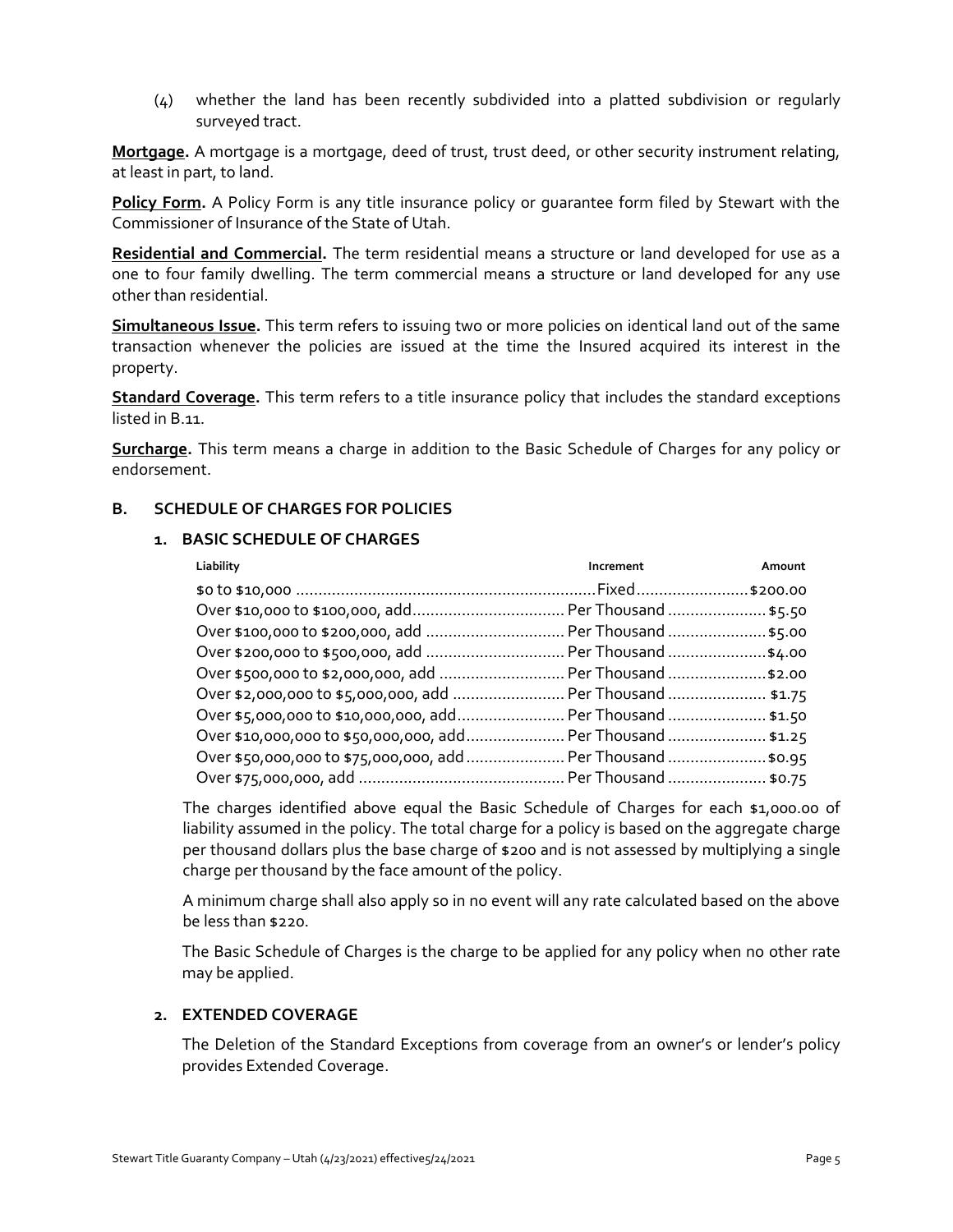- A. Deletion of Standard Exceptions from Coverage
	- 1) Extended Lender's Coverage

The charge for extended lender's coverage policy is 60% of the Basic Schedule of Charges plus any additional charges assessed based upon risk factors pertaining to the deletion of the mechanics' lien exception.

2) Extended Owner's Coverage

The Surcharge for extended owner's coverage is 40% of the Basic Schedule of Charges.

- B. Deletion of Standard Exception 6 for Mechanics' Liens
	- 1) Owner's Policy

To delete the standard exception for mechanics' liens on an owner's policy, the issuing title agent must verify whether there are any Material Risk Factors that increase Stewart's exposure to liability. If any Material Risk Factor is present, the surcharge to delete the mechanics' lien exception ranges from 20% to 40% of the Basic Schedule of Charges as determined by underwriting on a case by case basis. If no Material Risk Factor is present, the charge to delete the mechanics' lien exception is 15% of the Basic Schedule of Charges.

- 2) Lender's Policy
	- a. Construction Loan

Approval from underwriting must be obtained before the mechanics' lien exception may be deleted from a lender's policy issued in connection with a construction loan. The charge to delete the mechanics' lien exception ranges from 0% up to 40% of the Basic Schedule of Charges as determined by Underwriter.

b. Permanent Financing

There is no charge to delete the mechanics' lien exception from a lender's policy that is issued in connection with permanent financing or for a loan not issued in connection with construction.

- C. Individual Surcharges for Deletion of the Standard Exceptions in Owner's policies:
	- 1) Deletion of Standard Exception 1 Relating to Taxes and Assessments: There is no surcharge to delete this exception.
	- 2) Deletion of Standard Exception 2 Relating to Persons in Possession: The surcharge to delete this exception is 5% of the Basic Schedule of Charges.
	- 3) Deletion of Standard Exception 3 Relating to Easements: The surcharge to delete this exception is 10% of the Basic Schedule of Charges.
	- 4) Deletion of Standard Exception 4 Relating to Survey Matters: The surcharge to delete this exception is 10% of the Basic Schedule of Charges.
	- 5) Deletion of Standard Exception 5(a) Relating to Unpatented Minerals: There is no surcharge to delete this exception.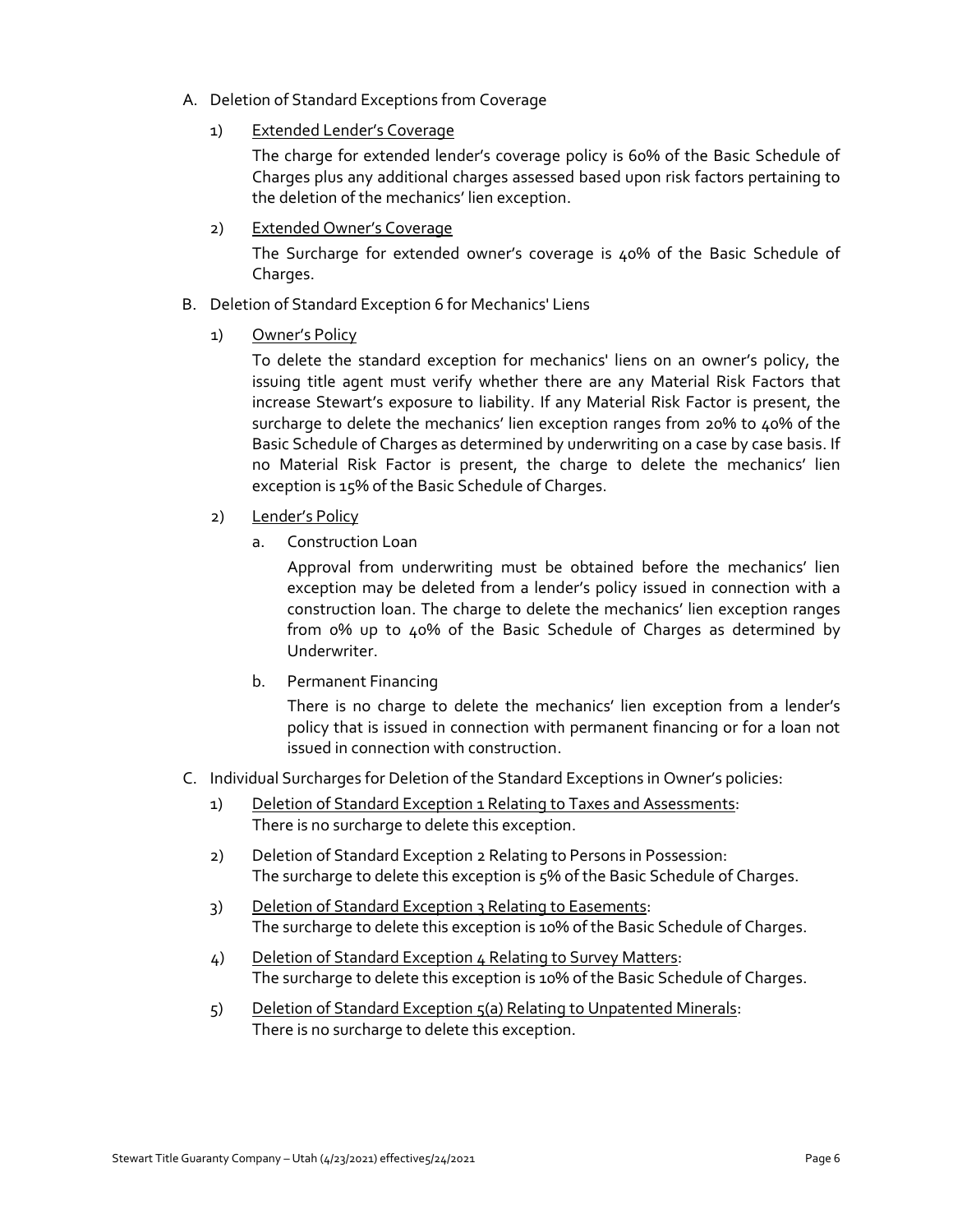#### 6) Deletion of Standard Exception 5(b) Relating to Patent:

All title policies should contain this standard exception if no specific exception has been provided in the policy. There is no additional surcharge to convert the standard patent exception into a specific patent exception.

# 7) **Standard Exception 5(c) Relating to Water Rights May Not be deleted.**

#### **3. U.S. POLICY FORM AND DATEDOWN ENDORSEMENT**

The charge for a U.S. Policy Form is 100% of the Basic Schedule of Charges. There is no charge for the first datedown endorsement to a U.S. Policy provided that the endorsement is issued within six (6) months of the original policy and there is no increase in the amount of insurance. The charge for the endorsement issued in connection with an increase in the amount of insurance is the applicable Basic Schedule of Charges based on the increased liability assumed in the endorsement. There is a \$75.00 charge for a datedown endorsement that is issued after six (6) months from the date of the original policy or for each additional datedown endorsement issued subsequent to the first datedown endorsement.

#### **4. GUIDELINES TO DETERMINE CHARGES**

- A. Amount of Insurance
	- 1) Owner's Policy

An owner's policy insuring a fee is issued for not less than (a) the amount of the current sales price of the land and any existing improvements affixed thereto, or (b) the full value of the land and any existing improvements appurtenant thereto at the time of the issuance of the policy if the policy is not being issued in connection with a sale. The Full Value of the Land may be ascertained by an appraiser not affiliated with the Insured.

#### 2) Lender's Policy

A lender's policy is issued for not less than (a) the Full Principal Debt secured by the Insured Mortgage and may include up to 30% in excess thereof to cover interest, including capitalized interest, foreclosure costs or other costs associated with the Mortgage or loan, or (b) the value of the insured parcel if the indebtedness is also secured by other collateral.

#### 3) Leasehold Policy

A leasehold policy covering leasehold estates with an unexpired term of fifty (50) years or more is issued for the full value of the land and existing improvements. A leasehold policy that is issued in connection with a leasehold estate less than fifty (50) years is issued in an amount, at the option of the Insured, based upon either (a) the total amount of the rentals payable for the primary term, but shall not be issued for less than five (5) years of the total amount of rents payable or (b) the Full value of the Land and any existing improvements together with any improvements immediately contemplated to be erected thereon.

#### 4) Contract Purchase

A policy insuring a contract purchaser is issued in an amount not less than the full value of the principal payments under the contract.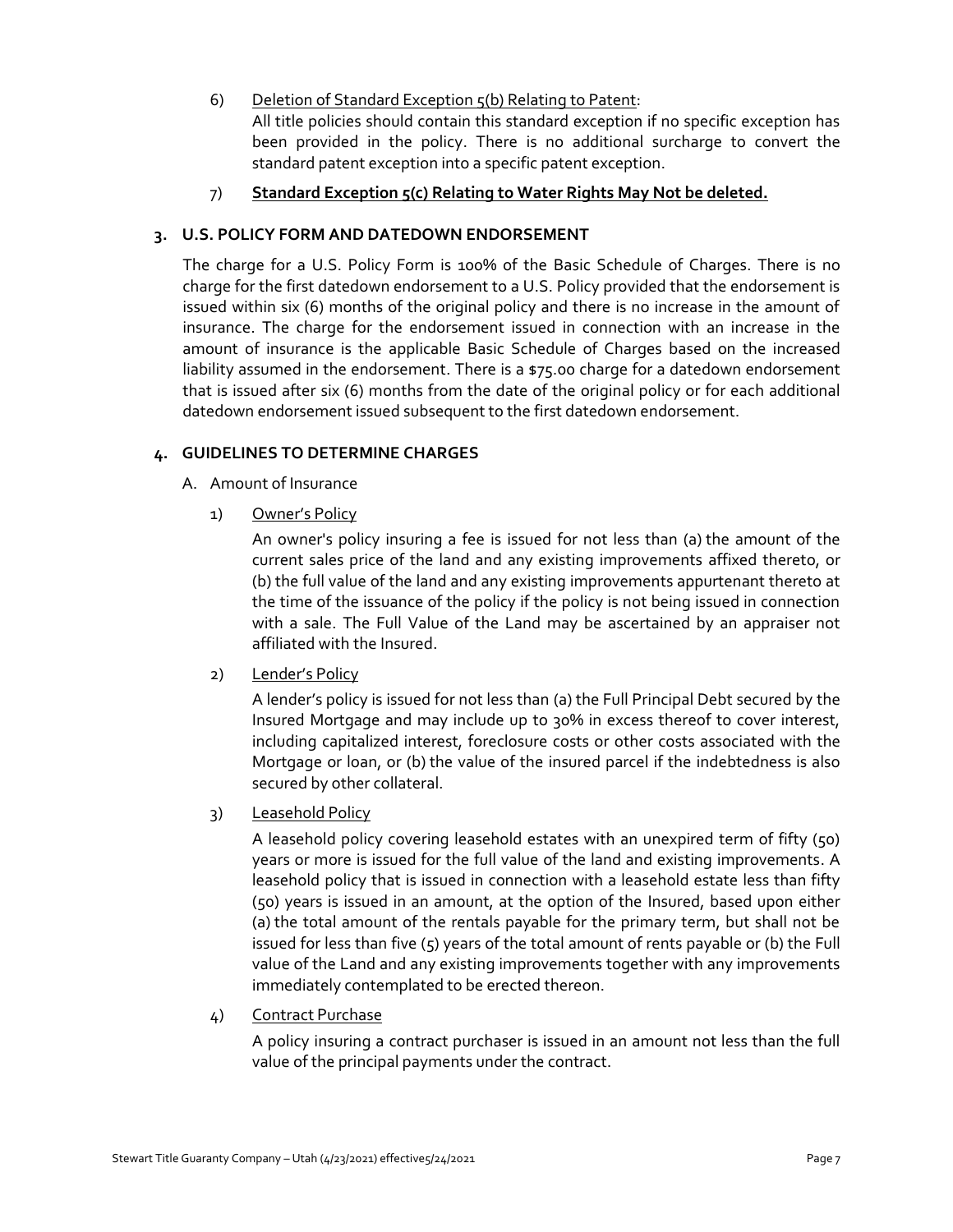5) Estate Less Than Fee

A policy insuring something less than fee is issued in the amount of the value of the estate at the time the policy is issued.

B. Additional Chains of Title

A charge of \$125.00 applies whenever a policy insures an extra chain of title which covers property in a different block, section or county or when parcels are not under common ownership. If the property to be insured under an extra chain of title has been insured previously, the charge for the additional chain of title is \$75.00.

There is no additional charge when insuring two or more lots in a single tract and in common ownership. If, however, the parcels were in different ownership within the last five (5) years, the charge for an additional chain of title applies.

A charge for additional chain of title is issued only once and is not made upon a reissue of a policy. The Insured may have the charge for additional chain of title waived once the proposed Insured provides proof of a prior title policy or other evidence showing the charge for additional chain of title was assessed.

C. Commitments and Binders

A commitment or binder for title insurance is issued only upon application for a policy of title insurance. Stewart does not authorize or allow the use of any preliminary report, letter report, foreclosure report and certificate of title or opinion of title, and any such reports must not be issued on Stewart paper or letterhead. Stewart is not obligated to provide any insurance or policy regardless of any agreement between a seller and buyer, borrower and lender, or any other party to a transaction that contemplates the issuance of a title insurance Policy Form until all underwriting requirements have been satisfied.

D. Charges for Forms and Services Not Scheduled Herein

The charge for Stewart forms not provided in this manual may be requested by the Insured. Whenever a charge not provided for in this manual is assessed, that charge will be made in a manner that is consistent with the general pattern of pricing provided within this manual.

All requests for financing or development of major projects or nationwide accounts that may require Stewart or an issuing agent to enter into agreements or contracts for various services must be submitted in full detail to Underwriter.

E. Multiple Policies with a Tie-In Endorsement

The charge for transactions involving multiple parcels covered by multiple policies that include a Tie-In Endorsement is the applicable Basic Schedule of Charges based upon the pro-rata portion of the total liability allocated to the particular insured parcel plus the charge for additional chain of title.

A single policy may be issued in connection with a transaction covering all lands included in the transaction regardless of the properties' locale. In lieu of a single policy being issued to cover several parcels, multiple policies may be issued with the premium and charge being allocated among the several parcels provided that all policies contain a Tie-In Endorsement tying all policies together into one greater policy.

# **5. OWNER'S POLICIES**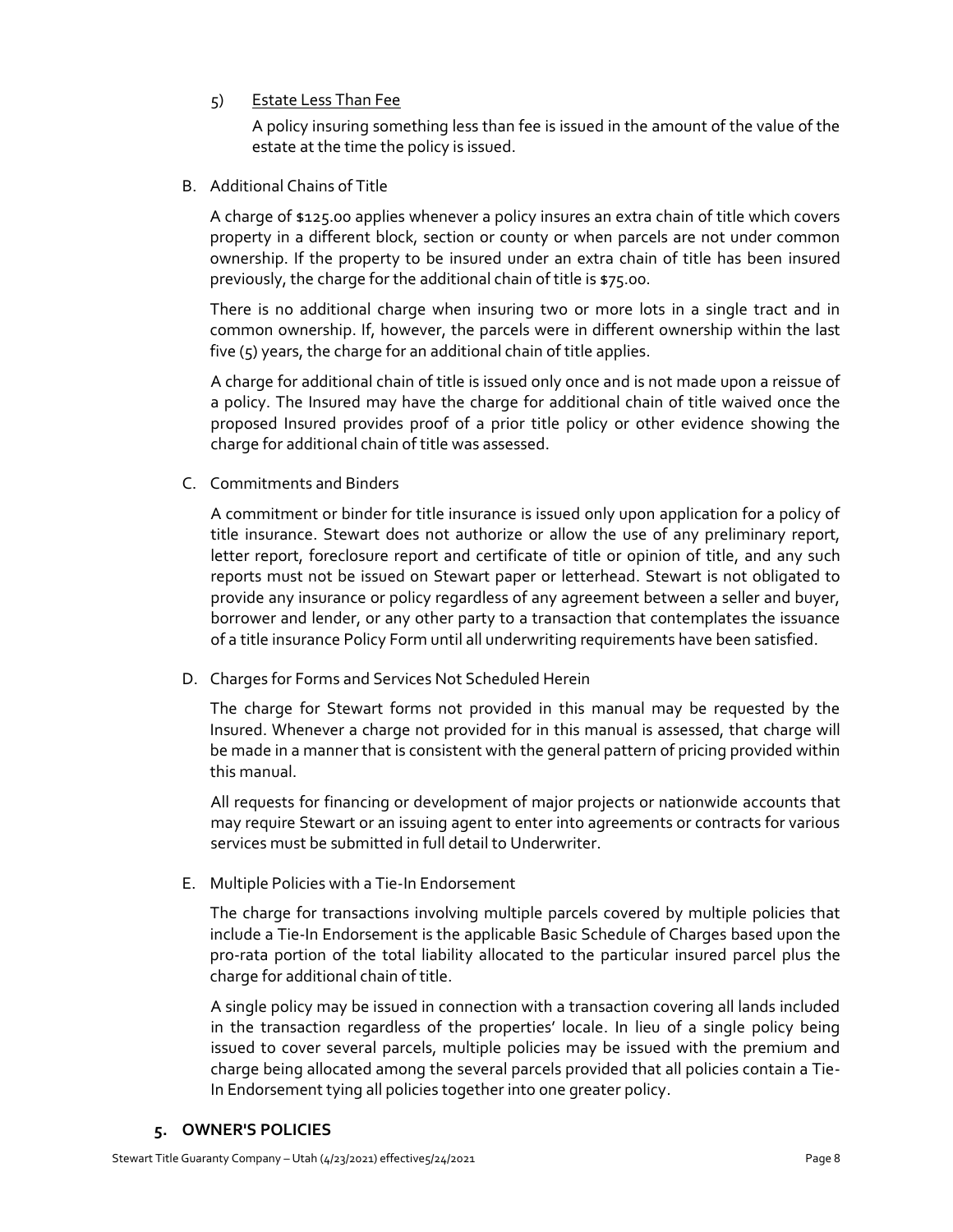A. Standard Coverage Owner's Policy

A standard ALTA 2006 owner's policy is the policy to be issued unless another form of owner's policy is requested in an application for title insurance. The charge for a Standard Coverage ALTA 2006 owner's policy is 90% of the Basic Schedule of Charges.

B. Double Sale/Flip Transaction

No single application for title insurance or order may be used when there is a double sale or flip of property. There must be two separate title commitments and orders with two separate escrows, each independently funded, whenever a buyer of a property immediately turns and sells the property to another buyer. Each order is charged independently.

C. 1031 Reverse Exchange

The charge for an owner's policy issued to a qualified intermediary in connection with a 1031 reverse exchange is 90% of the Basic Schedule of Charges. The charge for the owner's policy issued to the exchanger is 30% of the Basic Schedule of Charges provided that title to the property is conveyed to the exchanger within 180 days from the date of the original policy.

In lieu of two separate policies, one single policy and commitment may be issued in connection with a reverse exchange at 100% of the Basic Schedule of Charges provided that within 180 days from the commitment the insured property is conveyed to the exchanger. Any increase in the amount of liability will be charged the applicable Basic Schedule of Charges.

D. Multiple Owner's Policies

Multiple owner's policies may be written as a single risk. The Insureds, however, receive separate policies. The charge for the issuance of a standard owner's policy insuring a single risk covering more than one Insured is 90% of the Basic Schedule of Charges for the single risk insured plus a Surcharge of 30% of the Basic Schedule of Charges for each additional interest insured under the individual and separate policy.

E. Re-write of Installment Purchase Contract

An Insured under an Owner's policy who acquired less than fee through an installment purchase contract may obtain an updated title policy provided that the purchase contract has been fully satisfied including the recorded deed conveying title to the purchaser. The charge for an updated owner's policy upon satisfaction of a purchase contract is 30% of the Basic Schedule of Charges if the policy is rewritten prior to the expiration of ten (10) years from the original policy. The charge for an updated standard owner's policy issued after the expiration of ten (10) years from the original policy is 90% of the Basic Schedule of Charges.

F. Relocation Owner's Policy

A standard owner's policy may be issued to a relocation company in connection with a relocation transaction for a charge of \$100 on residential property or \$1,000 on commercial property provided that the relocation company is on title for less than five (5) days and there is a simultaneously issued owner's policy which is charged the applicable Basic Schedule of Charges.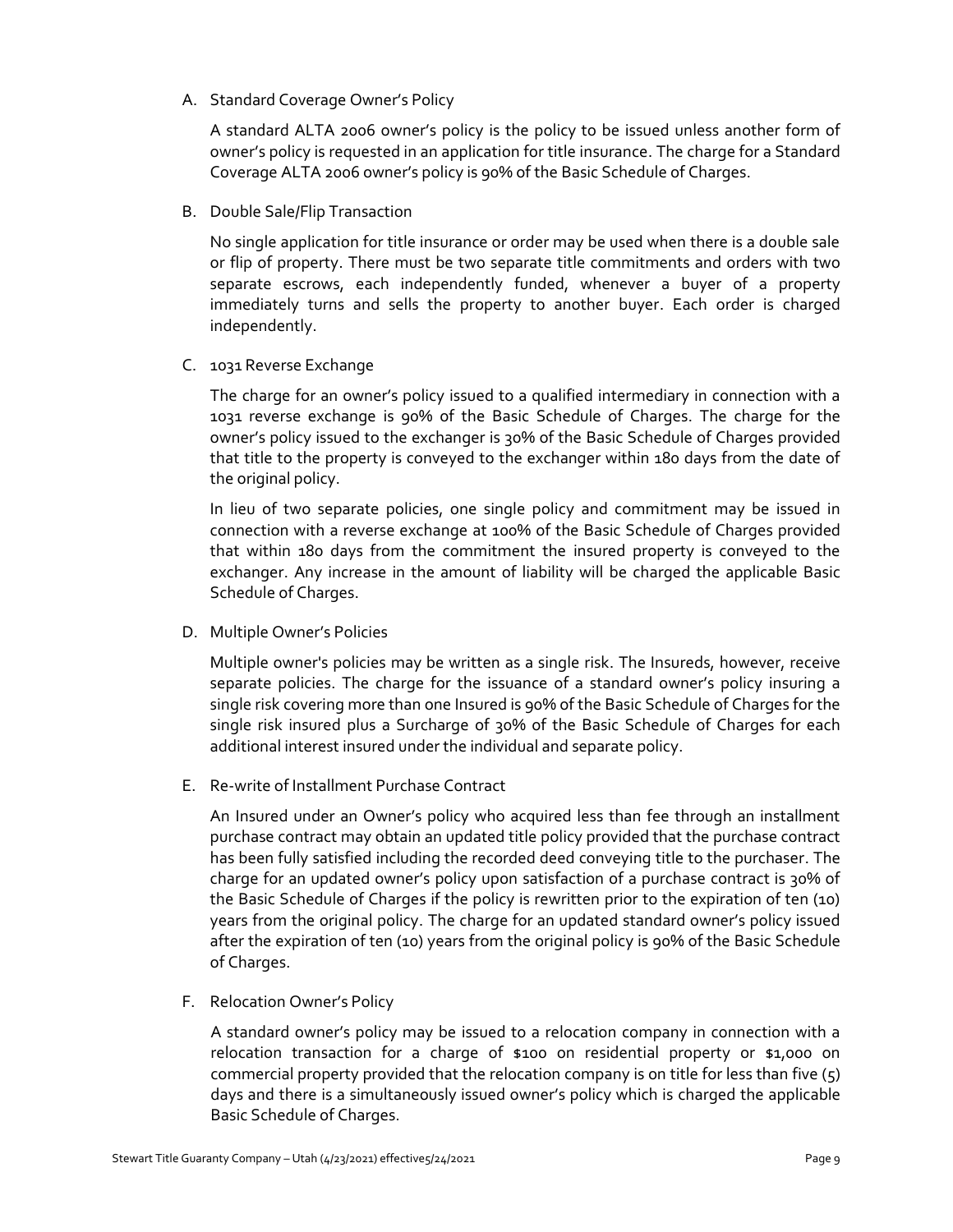G. ALTA Homeowner's Policy of Title Insurance for One-to-Four Family Residence

The charge for an ALTA Homeowner's Policy is 110% of the charge for a standard owner's policy (see B.5.A). This particular policy is issued on a one to four family residential property located in a subdivided development.

H. Extended Coverage Owner's Policies

The charge for an ALTA Extended Coverage owner's policy is as set forth in B.2.A.2 above.

#### **6. LENDER'S POLICIES**

A. General

The charge for a Standard Coverage ALTA lender's policy is 50% of the Basic Schedule of Charges. The charge for an Extended Coverage ALTA lender's policy is 60% of the Basic Schedule of Charges.

A lender's policy must be issued in an amount not less than the Insured Mortgage except in circumstances where the property is only one part of the collateral secured by the Insured Mortgage. In that particular instance, the amount of insurance must be proportionate to the full value of the property.

B. Simultaneous Coverage Loan Policies

The charge for simultaneous coverage lender's policies when no owner's policy is issued is calculated as follows:

1) Multiple ALTA Standard Coverage Lender's Policies:

The charge is 50% of the Basic Schedule of Charges based on the aggregate liability plus a Surcharge of 20% of the Basic Schedule of Charges for each simultaneous coverage standard lender's policy.

2) One ALTA Extended Coverage Lender's Policy and a Simultaneous Standard Coverage Lender's Policy:

The charge is 60% of the Basic Schedule of Charges based on the aggregate liability plus a Surcharge of 20% of the Basic Schedule of Charges for each simultaneous Standard Coverage lender's policy plus any Surcharge as detailed in section B-2 if any material risk factor pertaining to the deletion of mechanics' liens is present.

3) Multiple ALTA Extended Coverage Lender's Policies:

The charge is 60% of the Basic Schedule of Charges based on the aggregate liability plus a Surcharge of 40% of the Basic Schedule of Charges for each simultaneous coverage extended lender's policy plus any Surcharge as detailed in section B-2 if any material risk factor pertaining to the deletion of mechanics' liens is present.

C. ALTA Junior Loan Policy

The charge for an ALTA Residential Limited Coverage Junior Loan policy is as follows:

| <b>Liability Amount</b> |  |
|-------------------------|--|
|                         |  |
|                         |  |
|                         |  |
|                         |  |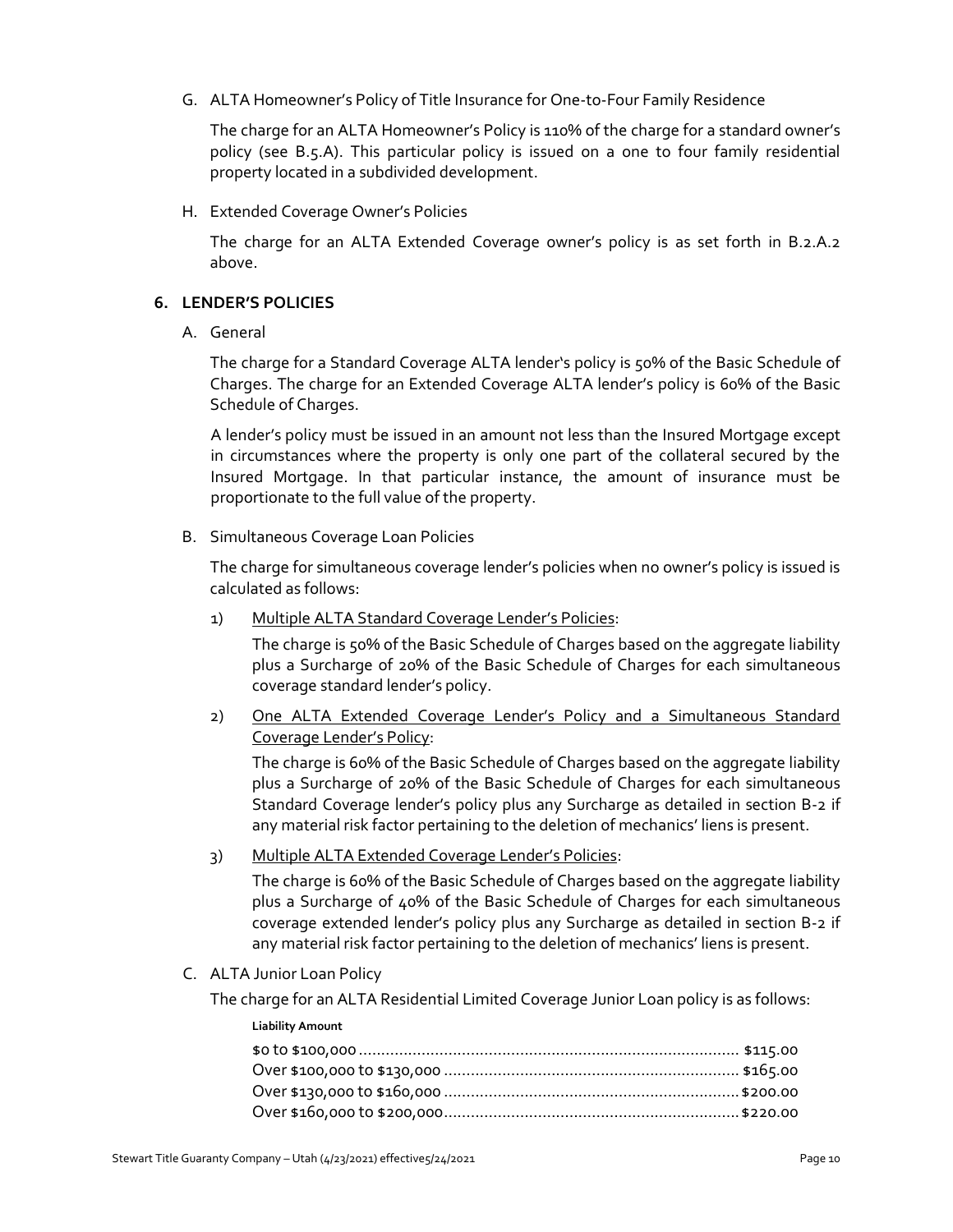Over \$200,000 to \$250,000.................................................................. \$275.00 Over \$250,000 ................................................................... \$1.00 per thousand

There is an additional charge of \$25 to issue the ALTA Residential Junior Loan policy Supplemental coverage Endorsement - JR1 and Revolving Credit/Variable Rate Endorsement to Residential Limited coverage Junior Loan policy - JR2, if issued within six (6) months from date of policy. If issued after six (6) months, the charge is \$50. No other form of endorsement may be attached to an ALTA Junior Loan policy. The Junior Loan Policy may not be used when insuring a first priority deed of trust.

D. ALTA Expanded Coverage Residential Loan Policy, ALTA Expanded Coverage Residential Loan Policy-Assessments Priority, ALTA Expanded Coverage Residential Loan Policy-Current Assessments, ALTA Short Form Expanded Coverage Residential Loan Policy, ALTA Short Form Expanded Coverage Residential Loan Policy-Assessments Priority, ALTA Short Form Expanded Coverage Residential Loan Policy-Current Assessments

The ALTA Expanded Coverage Residential Loan Policy has been designed to afford lenders who make loans secured by one-to-four family residential property many of the same expanded coverages provided to consumers by the ALTA Homeowner's Policy of Title Insurance as well as a number of additional coverages unique to lenders. The policy will be available in both a "long form" and a "short form" version. This is the ALTA expanded coverage loan policy.

The ALTA Expanded Coverage Residential Loan Policy - Assessments Priority provides additional coverage to lenders regarding lack of priority of the lien of the Insured Mortgage over the lien of certain assessments.

ALTA Short Form Expanded Coverage Residential Loan Policy - Assessments Priority is the Short Form version of the ALTA Expanded Coverage Residential Loan Policy. It incorporates the insuring provisions, exclusions and conditions of that ALTA policy. It provides additional coverage to lenders regarding lack of priority of the lien of the Insured Mortgage over the lien of certain assessments.

The ALTA Expanded Coverage Residential Loan Policy - Current Assessments provides additional coverage to lenders for certain assessments imposed at Date of Policy.

The ALTA Short Form Expanded Coverage Residential Loan Policy - Current Assessments is the Short Form version of the ALTA Expanded Coverage Residential Loan Policy. It incorporates the insuring provisions, exclusions and conditions of that ALTA policy. It provides additional coverage to lenders for certain assessments imposed at Date of Policy.

These policies are issued only on one to four family residential property. The charge for these policies is 60% of the Basic Schedule of Charges plus the charge for any endorsements incorporated in the policy.

E. Mortgage Refinance

The charge for a lender's policy issued in connection with the refinance of an existing Mortgage is 45% of the Basic Schedule of Charges for a Standard Coverage ALTA lender's policy or 55% of the Basic Schedule of Charges for an Extended Coverage ALTA lender's policy.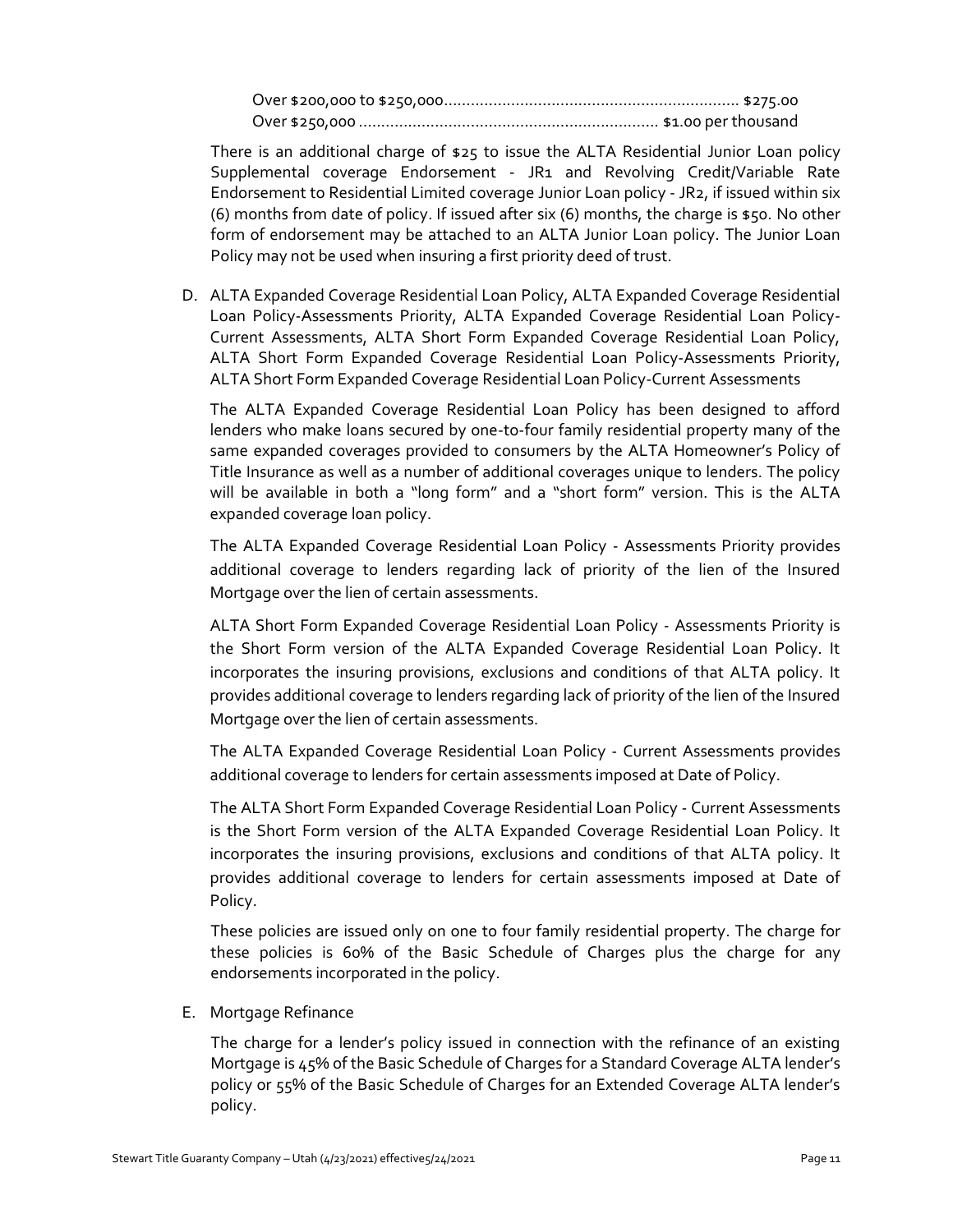#### **7. LEASEHOLD POLICIES**

The leasehold owner's and lender's policy form is the ALTA 2006 Owner's and Lender's Policy with the ALTA 13 or 13.1 endorsement attached. The Charge for the leasehold policy shall be the applicable owner's or lender's charge.

#### **8. GUARANTEES**

Guarantees are written with the standard exceptions included. The standard exceptions may be deleted upon payment of the charge for Extended Coverage on an owner's policy. Notwithstanding, the exception relating to mechanics' liens will either not be deleted or will be added as a specific exception. Underwriter approval must be obtained prior to issuing a guarantee that deletes the standard exception relating to mechanics' liens. The surcharge for a guarantee with the mechanics' liens exception deleted will range from 0% to 40% of the Basic Schedule of Charges as determined by Underwriter.

At the request of the assured, a guarantee, which at the time it is issued, contemplates a sale may be converted to an owner's policy. The charge paid for the guarantee may be credited towards the charge for the policy. A conversion from a guarantee to a policy may not be exercised after the expiration of one (1) year from the date of the quarantee.

A. Trustee's Sale Guarantee

The charge for a trustee's sale guarantee is 80% of the Basic Schedule of Charges based on the total amount of indebtedness remaining secured under the deed of trust. The minimum charge for a trustee's sale guarantee is \$300. A trustee's sale guarantee includes two (2) updates at no additional charge provided that the updates are requested within one (1) year from the issuance of the quarantee. The charge for additional updates or for updates requested after the expiration of one (1) year from the quarantee is  $$50.$ 

A trustee's sale guarantee may be converted to a policy.

1) Charge for Standard Owner's Policy to Assured

The charge for a standard owner's policy issued in favor of the assured when the assured acquires title from the trustee's deed is 20% of the Basic Schedule of Charges.

2) Charge for Extended Owner's Policy to Assured

The charge for an extended owner's policy issued in favor of the assured when the assured acquires title from the trustee's deed is 45% of the Basic Schedule of Charges.

3) Charge for Standard Owner's Policy to Buyer

The charge for a standard owner's policy issued to a buyer from a trustee's deed or deed in lieu of foreclosure under a trustee's sale guarantee is 60% of the Basic Schedule of Charges with a minimum charge of \$200.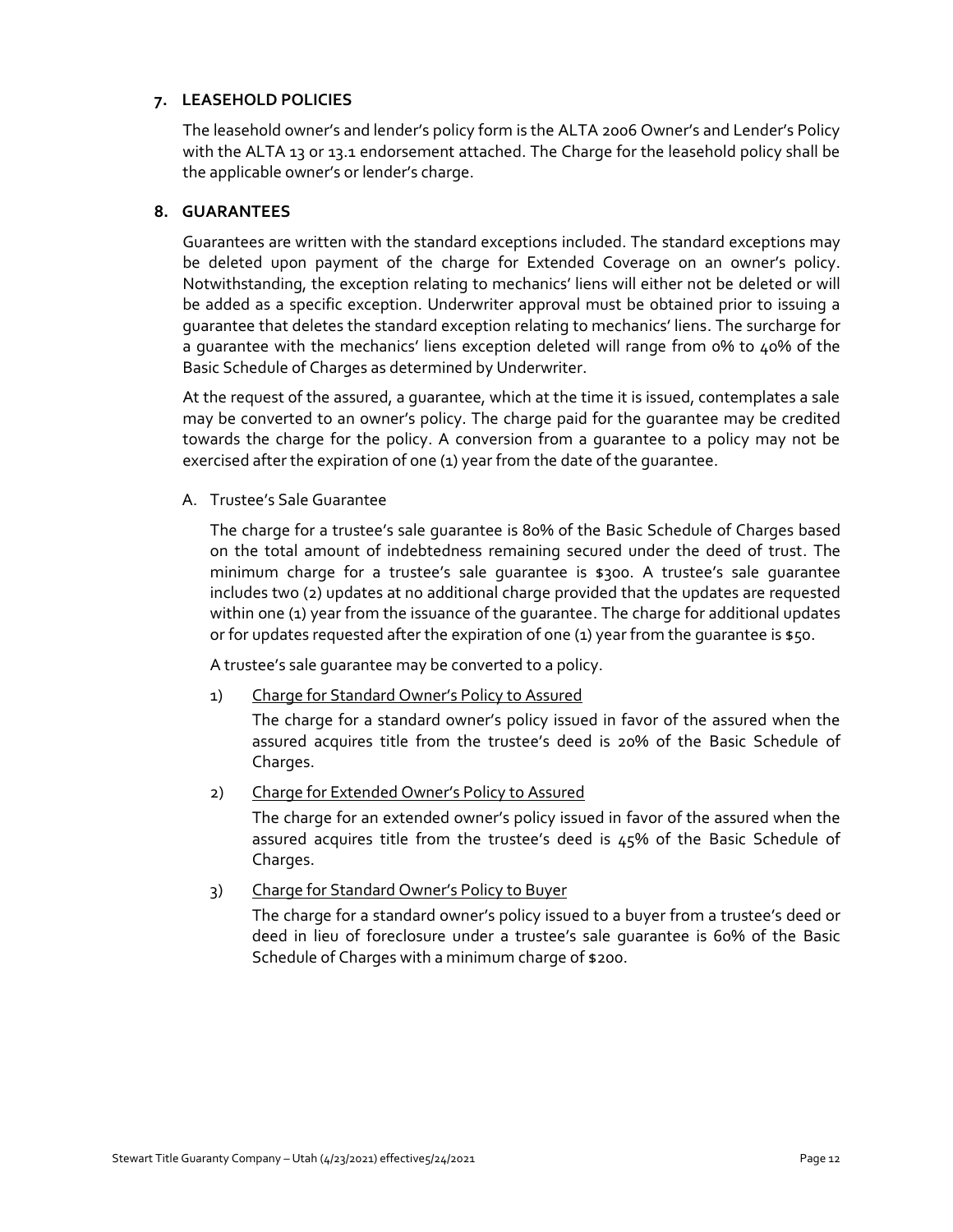# 4) Charge for Standard Owner's Policy from a Government or Mortgage Insurance Sale

The charge for a standard owner's policy issued to a buyer from a trustee's deed or deed in lieu of foreclosure under a governmental or private Mortgage insurance foreclosure is 60% of the Basic Schedule of Charges with a minimum charge of \$300. The owner's policy must be issued within twelve (12) months from the trustee's deed of deed in lieu of foreclosure in order to qualify for this discounted rate.

B. Litigation Guarantee

The charge for a litigation guarantee is 100% of the Basic Schedule of Charges with a minimum charge of \$200.

C. Environmental Recorded Document Guarantee

The charge for the Environmental Recorded Document Guarantee is \$500 for each aggregate \$10,000 coverage plus a charge of \$60 per hour per person for all searching and related work performed in connection with a request for this guarantee.

D. Other Guarantees

There is a charge of no less than \$75 for limited searches when a previous policy was provided for guarantees utilizing the Stewart Guarantee form G-1578 which includes Chain of Title Guarantee, Mechanic Lien Guarantee, Judgment and Tax Lien Guarantee, Personal Property Encumbrance Guarantee, Lot Book Guarantee, Property Search Guarantee, Subdivision Guarantee, Combination Guarantee, Plant Information Guarantee, Mining Claim Guarantee, Recorder's Index Guarantee, Planning Commission Notice Guarantee and Patent Mineral Reservation Guarantee. The charge for the above mentioned guarantees is \$120 for any search of sectional lands and mining claims. There is an added charge for additional parcel searching of \$35. The charge for guarantees referenced within this paragraph includes coverage in the amount of \$1,000. The charge for coverage above \$1,000 is 50% of the Basic Schedule of Charges.

E. Reissue Rate on a Guarantee

A reissue rate from a prior guarantee may be issued at 60% of the Basic Schedule of Charges if the new policy is issued within two (2) years from the previous guarantee.

A reissue rate may be provided regardless of whether the previous policy was charged the reduced reissue rate or the full rate. Stewart is under no obligation to seek or make a determination of the existence of a previous policy.

# **9. HUD RESALE BINDER**

A Department of Housing and Urban Development (HUD) resale binder may be provided when the Secretary of Housing requests a binder or endorsement to a commitment to issue an owner's policy to the Secretary or the Secretary's designee (buyer, purchaser or grantee) within two (2) years from the binder. The charge for the HUD binder or endorsement is 70% of the Basic Schedule of Charges. The charge for the subsequent owner's policy to the Secretary of Housing's designee is 70% of the Basic Schedule of Charges. The charge for any increase in coverage from the binder to the policy is the applicable Basic Schedule of Charges.

The charge for a HUD resale binder may be reduced by 50% if it is issued in connection with a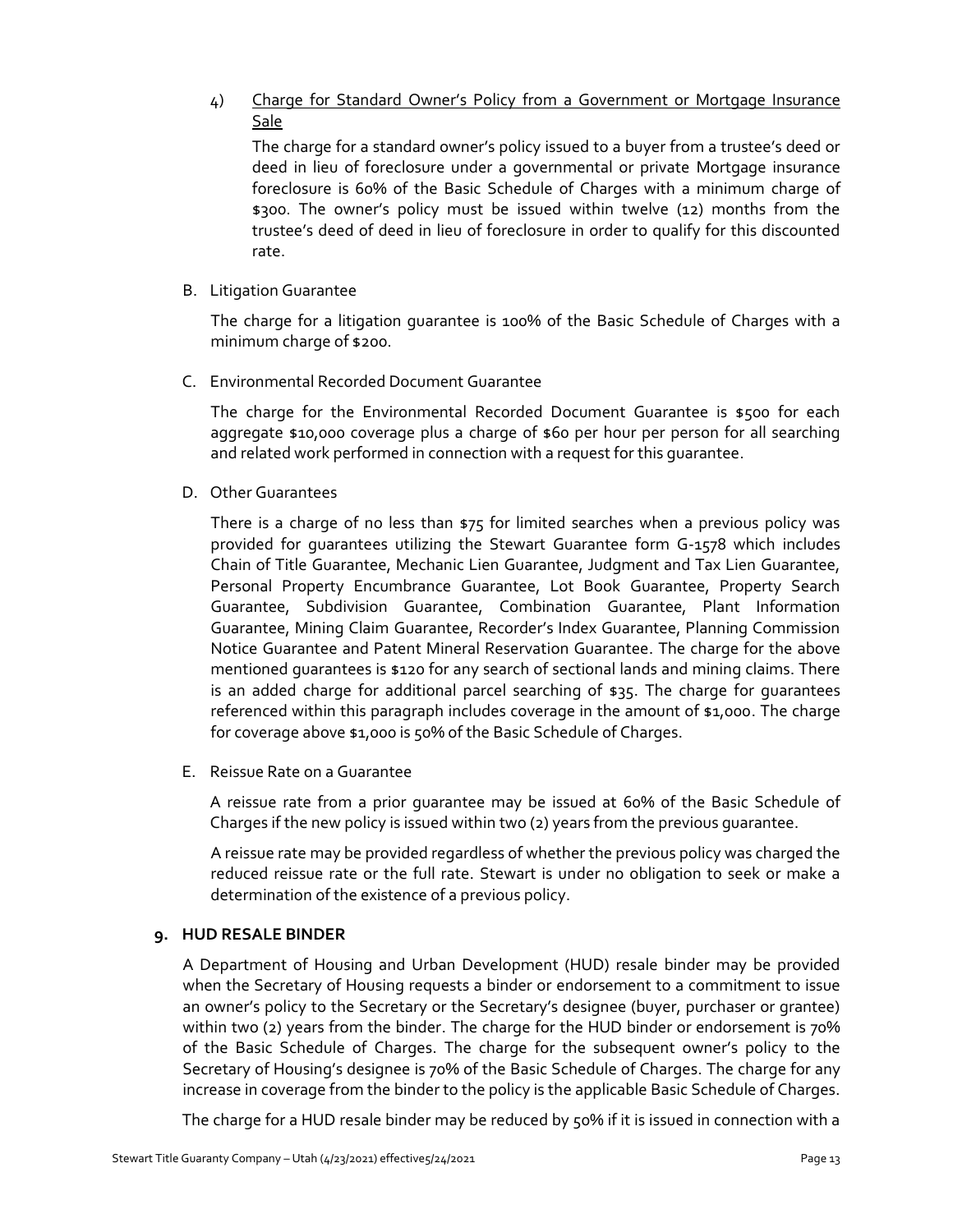trustee's sale guarantee and issued within two years from the guarantee.

The resale binder is available to all lenders under the same circumstances and for the same charge as provided to HUD.

#### **10. CONSTRUCTION AND MULTIPLE TRACT CHARGE**

An ALTA extended lender's policy may be issued for a construction loan at a charge of 60% of the Basic Schedule of Charges if there are no preliminary notice filings on the State Construction Registry at the time the Insured Mortgage is recorded in the county records and underwriter approval is obtained.

An owner of three (3) or more tracts within the same development or subdivision may be charged 60% of the Basic Schedule of Charges. This reduced rate applies to policies issued within twenty-four (24) months of the transaction creating the development or subdivision. The charge, however, may not be applied towards a transaction occurring more than eighteen (18) months from the completion of the development or subdivision. The purchaser of a developed, subdivided or constructed property does not qualify for the reduced charge.

#### **11. STANDARD EXCEPTIONS FROM COVERAGE**

The following exceptions are the standard exceptions from coverage that are to be included in all commitments for title insurance.

- 1) Taxes or assessments which are not shown as existing liens by the records of any taxing authority that levies taxes or assessments on real property or by the Public Records. Proceedings by a public agency which may result in taxes or assessments, or notices of such proceedings, whether or not shown by the records of such agency or by the Public Records.
- 2) Any facts, rights, interests, or claims which are not shown by the Public Records, but which could be ascertained by an inspection of the Land or by making inquiry of persons in possession thereof.
- 3) Easements, liens, or encumbrances, or claims thereof, which are not shown by the Public Records.
- 4) Any encroachment, encumbrance, violation, variation, or adverse circumstance affecting the Title that would be disclosed by an accurate and complete land survey of the Land and not shown by the Public Records.
- 5) (a) Unpatented mining claims; (b) reservations or exceptions in patents or in Acts authorizing the issuance thereof; (c) water rights, claims, or title to water, whether or not the matters excepted under (a), (b) or (c) are shown by the Public Records.
- 6) Any lien or right to a lien for services, labor, or material heretofore or hereafter furnished, imposed by law and not shown by the Public Records.
- 7) MINERAL EXCEPTION. In addition to the above 6 exceptions, the following mineral exception shall be included in all commitments and policies unless Underwriter approval to delete the same is obtained.

**"Minerals of whatsoever kind, subsurface and surface substances, including but not limited to coal, lignite, oil, gas, uranium, clay, rock, sand and gravel in, on, under and that may be produced from the Land, together with all rights, privileges, and immunities relating thereto, whether or not appearing in the Public Records or listed in Schedule B. Stewart makes no representation as to the present ownership of any**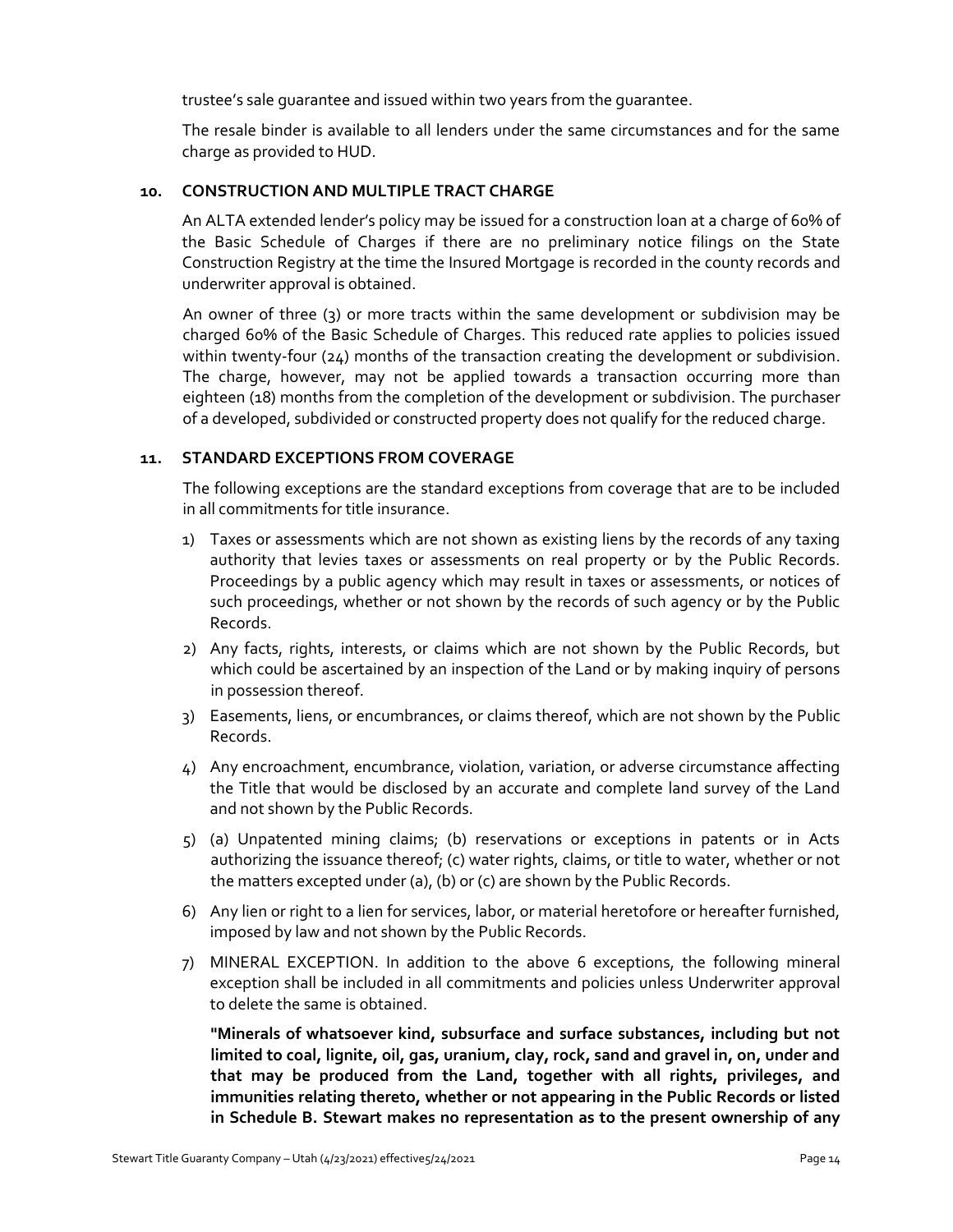#### **such interests. There may be leases, grants, exceptions or reservations of interests that are not listed."**

#### **12. CLOSING PROTECTION LETTERS**

A Closing Protection Letter ("CPL") is available as an option to the parties of the transaction. The CPL may be issued only for real estate transactions where a title insurance policy or title insurance policies will be issued by or on behalf of Underwriter. This protection is apart and separate from the coverage provided under the title insurance policy. The protection is available to the purchaser, lender, borrower and seller. A fee shall be charged to each party receiving the benefit of the CPL. The fee(s) to be charged shall be \$25 for a lender, purchaser, and borrower; and \$50 for a seller. The entire amount of the CPL fee, rate or charge shall be remitted to Underwriter at closing for the additional risk it assumes when providing a CPL. In the event of a second mortgage or HELOC by a lender other than the primary lender, an additional fee of \$25 shall be charged for and would be payable.

#### **13. ALTA Residential Limited Coverage Mortgage Modification Policy**

The ALTA Residential Limited Coverage Mortgage Policy may be issued in connection with a modification of a mortgage by an institutional lender covering one-to-four residential real property or condominiums. The charge for the ALTA Residential Limited Coverage Mortgage Modification Policy shall be \$150.00. The rate shall not include any charges for separate services, including abstracting or search services, or recording, that are provided to institutional lenders.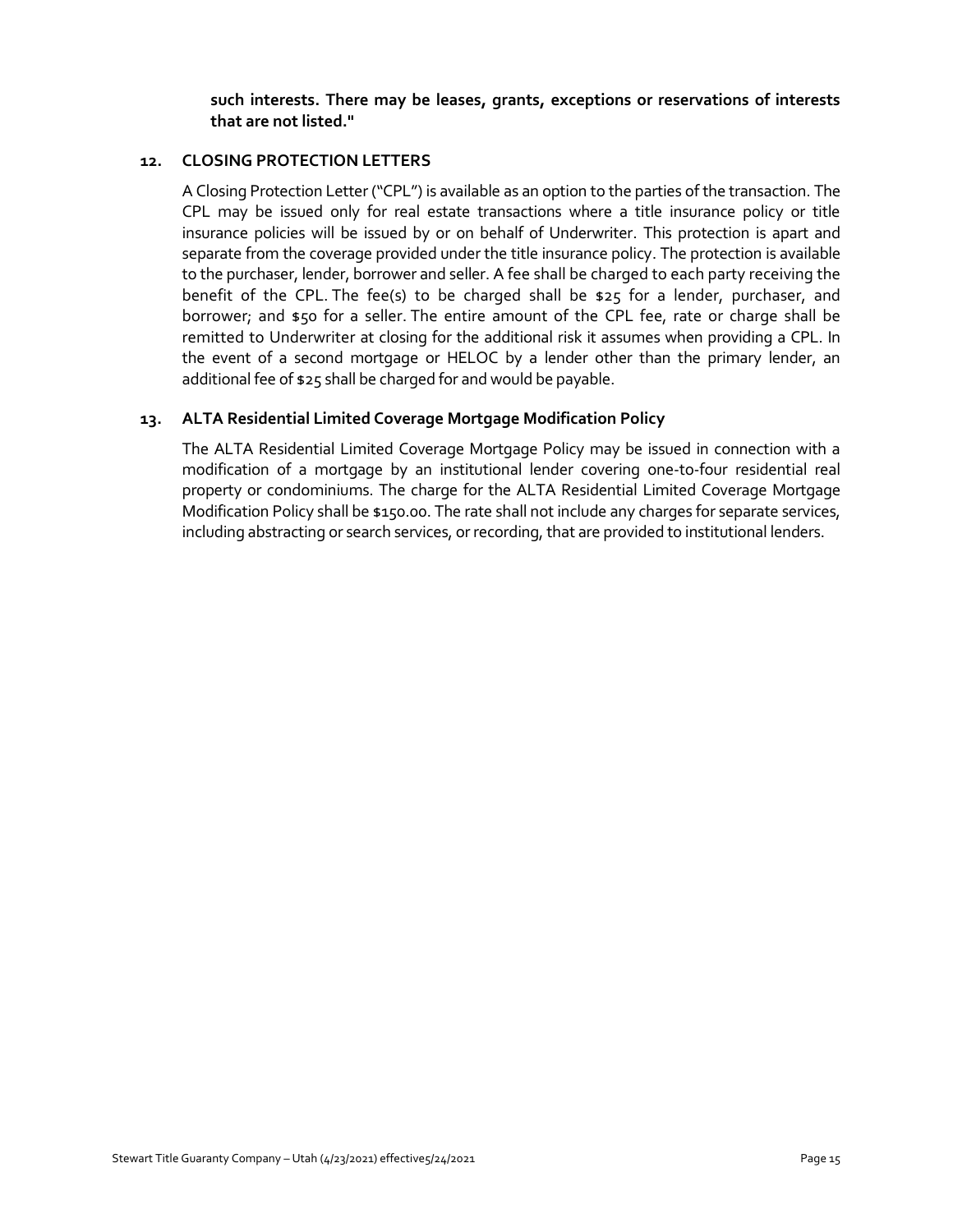# **C. ENDORSEMENTS – ALTA form endorsements should be issued in all cases except when the requested coverage is not available in an ALTA form.**

| <b>ALTA</b><br>Series | <b>CLTA</b> | Description                                  | Charge                                                                                                                                                                                                                                  |
|-----------------------|-------------|----------------------------------------------|-----------------------------------------------------------------------------------------------------------------------------------------------------------------------------------------------------------------------------------------|
| $\mathbf{1}$          | equiv       | <b>Street Assessments</b>                    | 10% of Basic Charge; \$25 min; \$125 max                                                                                                                                                                                                |
| 3                     | 123.1       | Zoning                                       | 5% of Basic Charge, \$750 max if no zoning<br>change has occurred within the preceding                                                                                                                                                  |
|                       |             |                                              | 2 years. 10% of Basic Charge with a \$2,000<br>max if there has been a zoning change                                                                                                                                                    |
|                       |             |                                              | within the preceding 2 years or if the land<br>use is based on a conditional use permit. If<br>the policy is being rewritten from a prior                                                                                               |
|                       |             |                                              | sale or loan where this endorsement or<br>similar coverage was provided to the                                                                                                                                                          |
|                       |             |                                              | Insured, the charge is 5% of Basic Charge.                                                                                                                                                                                              |
| 3.1                   | 123.2       | Zoning-Completed Structure                   | 10% of Basic Charge, \$1,750 max if no<br>zoning change has occurred within the<br>preceding 2 years. 20% of Basic Charge<br>with a \$3,000 max if there has been a<br>zoning change within the preceding 2                             |
|                       |             |                                              | years or if the land use is based on a<br>conditional use permit. If the policy is<br>being rewritten from a prior sale or loan<br>where this endorsement or similar<br>coverage was provided to the Insured, is<br>5% of Basic Charge. |
| 3.2                   |             | Zoning-Land Under Development                | 20% of Basic Charge                                                                                                                                                                                                                     |
| 4                     | 115.1       | Condominium                                  | \$20 residential; 10% of Basic Charge for<br>commercial with \$50 min commercial                                                                                                                                                        |
| 4.1                   |             | Condominium                                  | \$20 residential; 10% of Basic Charge for<br>commercial with \$50 min                                                                                                                                                                   |
| 5                     | 115.2       | Planned Unit Development                     | \$20 residential; 10% of Basic Charge for<br>commercial with \$50 min                                                                                                                                                                   |
| 5.1                   |             | Planned Unit Development                     | \$20 residential; 10% of Basic Charge for<br>commercial with \$50 min                                                                                                                                                                   |
| 6                     | 111.5       | Variable Rate Mortgage                       | \$25                                                                                                                                                                                                                                    |
| 6.2                   | 111.8       | Variable Rate Mortgage-Negative Amortization | \$25                                                                                                                                                                                                                                    |
| $\overline{7}$        | 116.5       | Manufactured Housing Unit                    | \$30 if manufactured home is already<br>affixed as real property or \$250 if<br>manufactured home is being affixed as<br>real property in connection with the<br>transaction                                                            |
| 7.1                   | 116.5       | Manufactured Housing Unit-Conversion; Loan   | \$30 if manufactured home is already<br>affixed as real property or \$250 if<br>manufactured home is being affixed as<br>real property in connection with the<br>transaction                                                            |
| 7.2                   |             | Manufactured Housing Unit-Conversion; Owner  | \$30 if manufactured home is already<br>affixed as real property or \$250 if<br>manufactured home is being affixed as<br>real property in connection with the<br>transaction                                                            |
| 8.1                   | 110.9       | <b>Environmental Protection Lien</b>         | \$20 for one to four family residential<br>structures; \$100 for other residential<br>structures                                                                                                                                        |
| 8.2                   |             | Commercial Environmental Protection Lien     | \$55                                                                                                                                                                                                                                    |
| 9                     | 100.2       | Restrictions, Encroachments, Minerals        | \$25 residential; 10% of Basic Charge, \$55<br>min commercial                                                                                                                                                                           |

# **1. American Land Title Association (ALTA) Endorsements**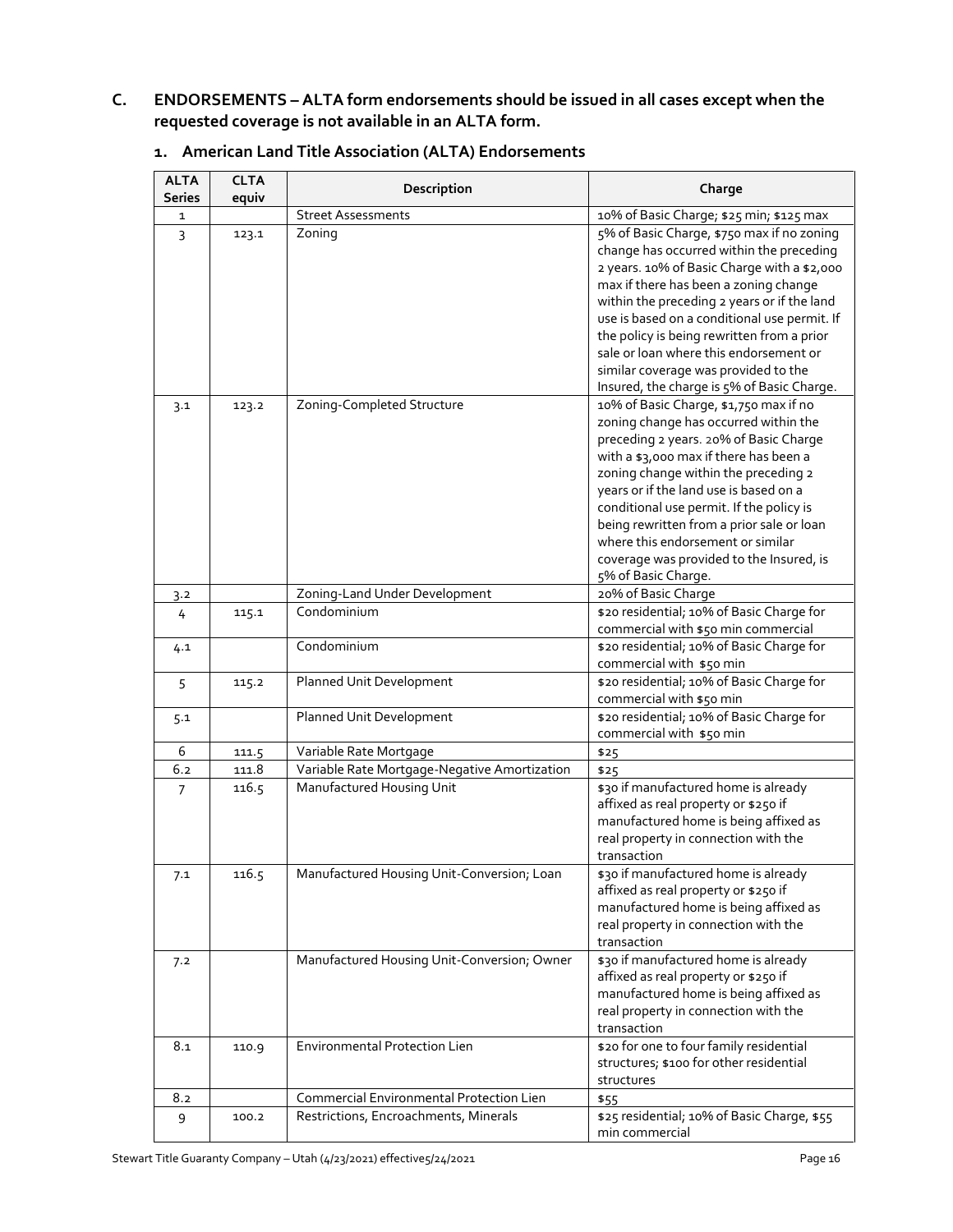| <b>ALTA</b><br><b>Series</b> | <b>CLTA</b><br>equiv | Description                                                                        | Charge                                                                                                                                                                                                            |
|------------------------------|----------------------|------------------------------------------------------------------------------------|-------------------------------------------------------------------------------------------------------------------------------------------------------------------------------------------------------------------|
| 9.1                          | 100.9                | Restrictions, Encroachments, Minerals-<br>Unimproved Land                          | \$25 residential; 10% of Basic Charge, \$55<br>min commercial                                                                                                                                                     |
| 9.2                          | 100.10               | Restrictions, Encroachments, Minerals-<br><b>Improved Land</b>                     | \$25 residential; 10% of Basic Charge, \$55<br>min commercial                                                                                                                                                     |
| 9.3                          |                      | Restrictions, Encroachments, Minerals                                              | \$25 residential; 10% of Basic Charge, \$55<br>min commercial                                                                                                                                                     |
| 9.6                          |                      | Private Rights - Loan Policy                                                       | 15% of Basic Charge, \$300 min                                                                                                                                                                                    |
| 9.6.1                        |                      | Private Rights - Current Assessments - Loan                                        | 15% of Basic Charge, \$300 min                                                                                                                                                                                    |
|                              |                      | Policy                                                                             |                                                                                                                                                                                                                   |
| 9.7                          |                      | Restrictions, Encroachments, Minerals-Land<br>Under Development - Loan Policy      | 15% of Basic Charge, \$300 min                                                                                                                                                                                    |
| 9.8                          |                      | Covenants, Conditions, and Restrictions-Land<br>Under Development - Owner's Policy | 20% of Basic Charge, \$500 min                                                                                                                                                                                    |
| 9.9                          |                      | Private Right - Owner's Policy                                                     | 20% of Basic Charge, \$500 min                                                                                                                                                                                    |
| 9.10                         |                      | Restrictions, Encroachments, Minerals - Current<br>Violations - Loan Policy        | 20% of Basic Charge, \$2,000 max                                                                                                                                                                                  |
| 10                           | 104.12               | Assignment                                                                         | 15% of Basic Charge, \$50 min                                                                                                                                                                                     |
| 10.1                         | 104.13               | Assignment & Date Down                                                             | 20% of Basic Charge, \$50 min                                                                                                                                                                                     |
| 11                           |                      | Mortgage Modification                                                              | 10% of Basic Charge, \$50 min                                                                                                                                                                                     |
| 11.1                         |                      | Mortgage Modification with Subordination                                           | 10% of Basic Charge, \$50 min                                                                                                                                                                                     |
| 11.2                         |                      | Mortgage Modification with Additional Amount                                       | 10% of Basic Charge, plus increased                                                                                                                                                                               |
|                              |                      | of Insurance                                                                       | charge for applicable amount; \$50 min                                                                                                                                                                            |
| 12                           |                      | Aggregation                                                                        | \$50                                                                                                                                                                                                              |
| 12.1                         |                      | Aggregation - State Limits - Loan Policy                                           | \$50                                                                                                                                                                                                              |
| 13                           |                      | Leasehold-Owner's                                                                  | No charge                                                                                                                                                                                                         |
| 13.1                         |                      | Leasehold-Loan                                                                     | No charge                                                                                                                                                                                                         |
| 14                           | 111.14               | Future Advance-Priority (with and without MML)                                     | \$30                                                                                                                                                                                                              |
| 14.1                         | 111.14.1             | Future Advance-Knowledge (with and without<br>MML)                                 | \$30                                                                                                                                                                                                              |
| 14.2                         | 111.14.2             | Future Advance-Letter of Credit (with and<br>without MML)                          | \$30                                                                                                                                                                                                              |
| 14.3                         |                      | Future Advance-Reverse Mortgage (with and<br>without MML)                          | \$30                                                                                                                                                                                                              |
| 15                           | 127                  | Nonimputation-Full Equity Transfer                                                 | 10% of Basic Charge, \$125 min when there<br>is no present or contemplated change in<br>the use of land. 30% of Basic Charge, \$275<br>min if there is a present or contemplated<br>change in the use of the land |
| 15.1                         | 127.1                | Nonimputation-Additional Insured                                                   | 10% of Basic Charge, \$125 min when there<br>is no present or contemplated change in<br>the use of land. 30% of Basic Charge, \$275<br>min if there is a present or contemplated<br>change in the use of the land |
| 15.2                         | 127.2                | Nonimputation-Partial Equity Transfer                                              | 10% of Basic Charge, \$125 min when there<br>is no present or contemplated change in<br>the use of land. 30% of Basic Charge, \$275<br>min if there is a present or contemplated<br>change in the use of the land |
| 16                           |                      | Mezzanine Financing                                                                | 20% of Basic Charge                                                                                                                                                                                               |
| 17                           | 103.11               | Access and Entry                                                                   | 10% of Basic Charge when issued on a<br>standard policy; \$75 on extended policy or<br>on improved property with existing curb<br>cuts                                                                            |
| 17.1                         |                      | Indirect Access and Entry                                                          | 10% of Basic Charge when issued on a<br>standard policy; \$75 on extended policy or<br>on improved property with existing curb<br>cuts                                                                            |
| 17.2                         |                      | <b>Utility Access</b>                                                              | \$100                                                                                                                                                                                                             |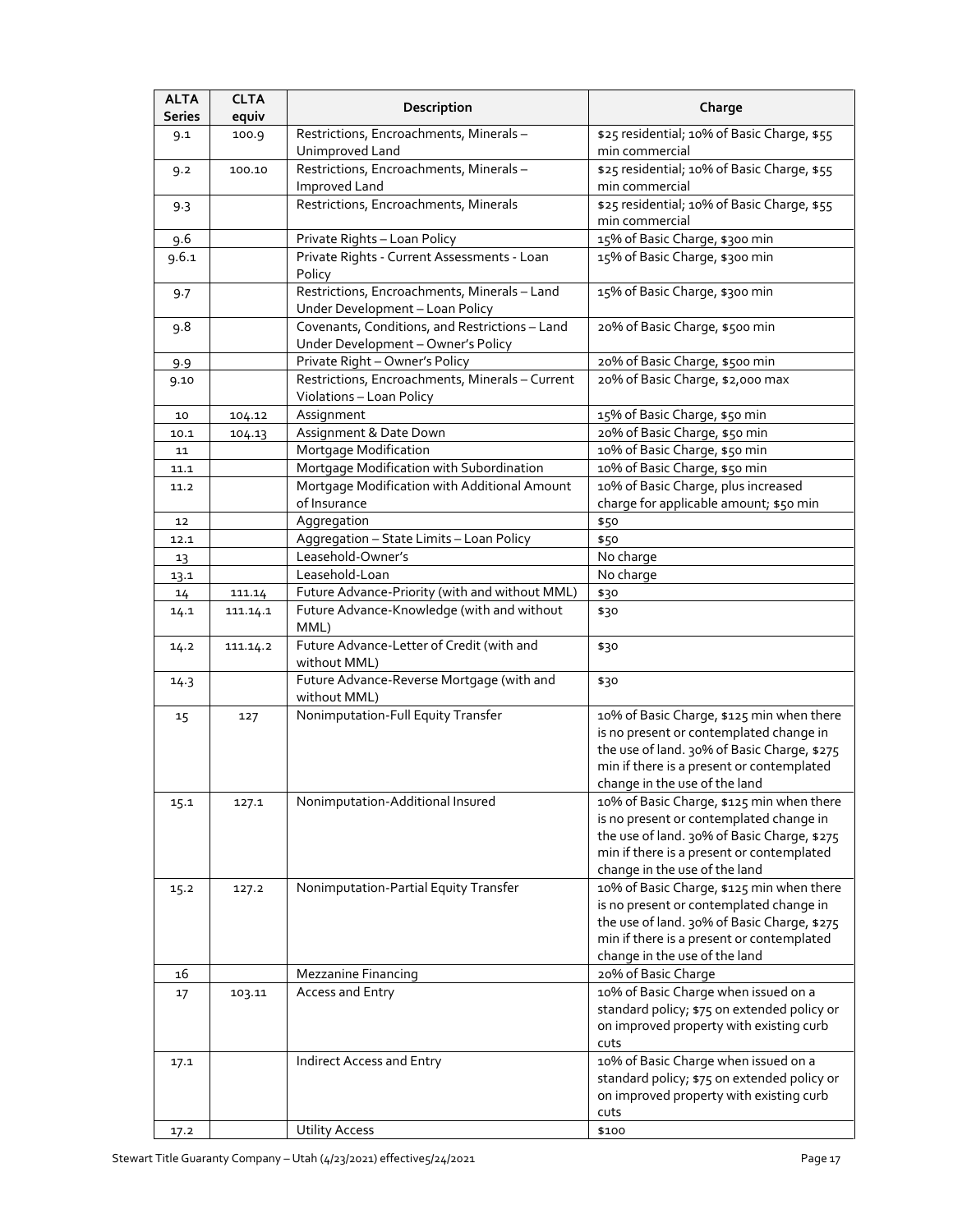| <b>ALTA</b><br>Series | <b>CLTA</b> | Description                                                                                        | Charge                                                                                                                                                                                                                                            |
|-----------------------|-------------|----------------------------------------------------------------------------------------------------|---------------------------------------------------------------------------------------------------------------------------------------------------------------------------------------------------------------------------------------------------|
| 18                    | equiv       | Single Tax Parcel                                                                                  | \$55 residential; \$110 commercial                                                                                                                                                                                                                |
| 18.1                  | 129         | Multiple Tax Parcel                                                                                | \$55 residential; \$110 commercial                                                                                                                                                                                                                |
| 18.2                  | 129.1       | Multiple Tax Parcel                                                                                | \$55 residential; \$110 commercial                                                                                                                                                                                                                |
| 19                    |             | Contiguity-Multiple Parcels                                                                        | 10% of Basic Charge, \$225 max when a<br>standard policy is issued or \$25 for<br>residential property and \$55 for<br>commercial property when issued on an<br>extended policy or when Stewart or its<br>issuing agent has an acceptable survey. |
| 19.1                  | 116.4       | Contiguity-Single Parcel                                                                           | 10% of Basic Charge, \$225 max when a<br>standard policy is issued or \$25 for<br>residential property and \$55 for<br>commercial property when issued on an<br>extended policy or when Stewart or its<br>issuing agent has an acceptable survey. |
| 19.2                  |             | Contiquity - Specified Parcels                                                                     | 10% of Basic Charge, \$225 max for<br>standard policy; \$55 for commercial if<br>extended coverage and acceptable survey                                                                                                                          |
| 20                    |             | First Loss-Multiple Parcel Transactions                                                            | \$30 residential; \$110 commercial                                                                                                                                                                                                                |
| 22<br>22.1            |             | Location<br>Location and Map                                                                       | \$15<br>10% of Basic Charge when issued on a<br>Standard Coverage policy or \$25 for<br>residential property and \$60 for<br>commercial property when issued on an<br>extended policy.                                                            |
| 23                    |             | Co-Insurance                                                                                       | No Charge                                                                                                                                                                                                                                         |
| 24                    |             | Doing Business                                                                                     | \$55                                                                                                                                                                                                                                              |
| 25                    | 116.1       | Same As Survey                                                                                     | \$55                                                                                                                                                                                                                                              |
| 25.1                  |             | Same as Portion of Survey                                                                          | \$55                                                                                                                                                                                                                                              |
| 26                    |             | Subdivision                                                                                        | \$55 residential, \$100 commercial                                                                                                                                                                                                                |
| 27                    |             | Usury                                                                                              | \$100                                                                                                                                                                                                                                             |
| 28                    | 103.1       | Easement-Damage or Enforced Removal                                                                | 10% of Basic Charge, \$125 min for<br>commercial                                                                                                                                                                                                  |
| 28.1                  |             | Encroachments - Boundaries and Easements -<br>Owner                                                | 15% of Basic Charge                                                                                                                                                                                                                               |
| 28.1                  |             | Encroachments - Boundaries and Easements -<br>Loan                                                 | 10% of Basic Charge                                                                                                                                                                                                                               |
| 28.2                  |             | Encroachments - Boundaries and Easements -<br>Described Improvements                               | 10% of Basic Charge, \$2,000 max                                                                                                                                                                                                                  |
| 28.3                  |             | Encroachments - Boundaries and Easements -<br>Described Improvements and Land Under<br>Development | 10% of Basic Charge; \$2,000 max                                                                                                                                                                                                                  |
| 29                    |             | Interest Rate Swap Endorsement - Direct<br>Obligation                                              | \$150                                                                                                                                                                                                                                             |
| 29.1                  |             | Interest Rate Swap Endorsement - Additional<br>Interest                                            | \$150                                                                                                                                                                                                                                             |
| 29.2                  |             | Interest Rate Swap Endorsement - Direct<br><b>Obligation - Defined Amount</b>                      | \$150 plus increased premium for liability<br>increase                                                                                                                                                                                            |
| 29.3                  |             | Interest Rate Swap Endorsement - Additional<br>Interest - Defined Amount                           | \$150 plus increased premium for liability<br>increase                                                                                                                                                                                            |
| 30                    |             | <b>Shared Appreciation Mortgage</b>                                                                | \$30                                                                                                                                                                                                                                              |
| 30.1                  |             | <b>Commercial Participation Interest</b>                                                           | \$250                                                                                                                                                                                                                                             |
| 31                    |             | Severable Improvements                                                                             | \$200                                                                                                                                                                                                                                             |
| 3 <sup>2</sup>        |             | <b>Construction Loan Pending Disbursement</b>                                                      | \$50                                                                                                                                                                                                                                              |
| 32.1                  |             | Construction Loan - Loss of Priority - Direct<br>Payment                                           | \$50                                                                                                                                                                                                                                              |
| 32.2                  |             | Construction Loan - Loss of Priority - Insured's<br>Direct Payment                                 | \$50                                                                                                                                                                                                                                              |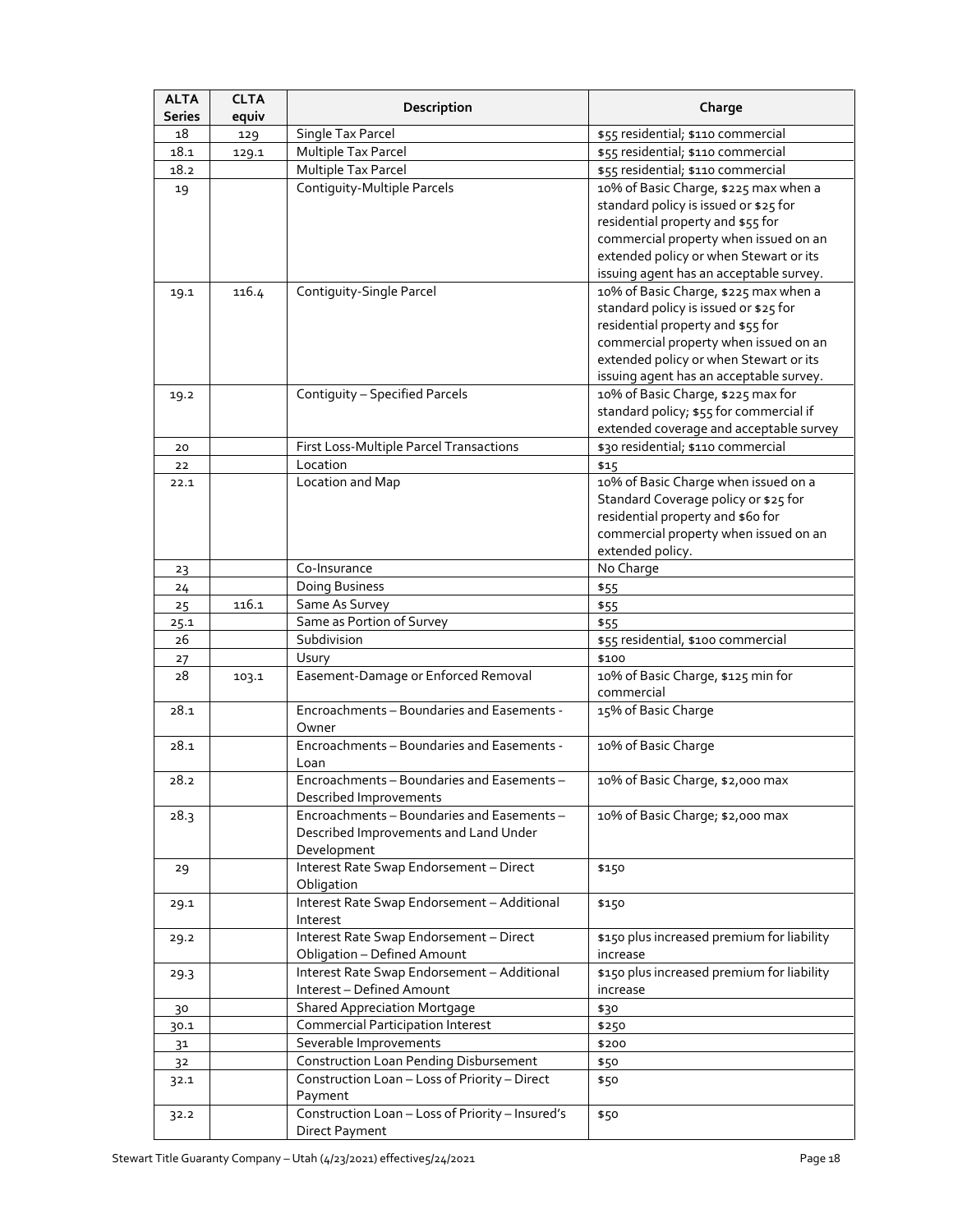| <b>ALTA</b><br>Series | <b>CLTA</b><br>equiv | Description                                                                                      | Charge                                                                                                                                                                                                                                                                                                                              |
|-----------------------|----------------------|--------------------------------------------------------------------------------------------------|-------------------------------------------------------------------------------------------------------------------------------------------------------------------------------------------------------------------------------------------------------------------------------------------------------------------------------------|
| 33                    |                      | Disbursement                                                                                     | \$50 if requested at date of policy and<br>issued within 12 months from effective<br>date of policy; 10% of Basic Charge, \$120<br>min if issued after 12 months from date of<br>policy; 20% of Basic Charge, \$120 min if<br>issued on a policy insuring over mechanics'<br>lien that is issued in connection with<br>construction |
| 34                    |                      | Identified Risk Coverage                                                                         | 10% of Basic Charge                                                                                                                                                                                                                                                                                                                 |
| 35                    |                      | Mineral and Other Subsurface Substances-<br><b>Building</b>                                      | 10% of Basic Charge, \$30 min residential;<br>\$100 min commercial; \$1,500 max for<br>commercial or residential                                                                                                                                                                                                                    |
| 35.1                  |                      | Mineral and Other Subsurface Substances-<br>Improvements                                         | 15% of Basic Charge, \$30 min residential;<br>\$100 min commercial; \$1,500 max for<br>commercial or residential                                                                                                                                                                                                                    |
| 35.2                  |                      | Mineral and Other Subsurface Substances-<br>Described Improvements                               | 15% of Basic Charge, \$30 min residential;<br>\$100 min commercial; \$1,500 max for<br>commercial or residential                                                                                                                                                                                                                    |
| 35.3                  |                      | Mineral and Other Subsurface Substances-<br>Land Under Development                               | 15% of Basic Charge, \$30 min residential;<br>\$100 min commercial; \$1,500 max for<br>commercial or residential                                                                                                                                                                                                                    |
| 36                    |                      | Energy Project - Leasehold/Easement - Owner's                                                    | \$100                                                                                                                                                                                                                                                                                                                               |
| 36.1                  |                      | Energy Project - Leasehold/Easement - Loan                                                       | \$100                                                                                                                                                                                                                                                                                                                               |
| 36.2                  |                      | Energy Project - Leasehold - Owner's                                                             | \$100                                                                                                                                                                                                                                                                                                                               |
| 36.3                  |                      | Energy Project - Leasehold - Loan                                                                | \$100                                                                                                                                                                                                                                                                                                                               |
| 36.4                  |                      | Energy Project - Covenants, Conditions and<br>Restrictions - Land Under Development -<br>Owner's | 15% of Basic Charge                                                                                                                                                                                                                                                                                                                 |
| 36.5                  |                      | Energy Project - Covenants, Conditions and<br>Restrictions-Land Under Development-Loan           | 15% of Basic Charge                                                                                                                                                                                                                                                                                                                 |
| 36.6                  |                      | Energy Project - Encroachments                                                                   | 15% of Basic Charge                                                                                                                                                                                                                                                                                                                 |
| 36.7                  |                      | Energy Project - Fee Estate - Owner's Policy                                                     | 15% of Basic Charge                                                                                                                                                                                                                                                                                                                 |
| 36.8                  |                      | Energy Project - Fee Estate - Loan Policy                                                        | 15% of Basic Charge                                                                                                                                                                                                                                                                                                                 |
| 37                    | 104.6                | Assignment of Rents or Leases                                                                    | 10% of Basic Charge on a standard<br>coverage policy or \$35 residential and \$75<br>commercial when issued on an extended<br>coverage policy                                                                                                                                                                                       |
| 38                    |                      | Mortgage Tax                                                                                     | \$50                                                                                                                                                                                                                                                                                                                                |
| 39                    |                      | Policy Authentication                                                                            | No Charge                                                                                                                                                                                                                                                                                                                           |
| 40                    |                      | Tax Credit - Owner's Policy                                                                      | \$100                                                                                                                                                                                                                                                                                                                               |
| 40.1                  |                      | Tax Credit - Defined Amount - Owner's Policy                                                     | Amount of insurance charge; \$100 min                                                                                                                                                                                                                                                                                               |
| 41                    |                      | Water-Buildings                                                                                  | 10% of Basic Charge, \$100 min                                                                                                                                                                                                                                                                                                      |
| 41.1                  |                      | Water-Improvements                                                                               | 10% of Basic Charge, \$100 min                                                                                                                                                                                                                                                                                                      |
| 41.2                  |                      | Water - Described Improvements                                                                   | 10% of Basic Charge, \$100 min                                                                                                                                                                                                                                                                                                      |
| 41.3                  |                      | Water-Land Under Development                                                                     | 10% of Basic Charge, \$100 min                                                                                                                                                                                                                                                                                                      |
| 42                    |                      | Commercial Lender Group                                                                          | \$100                                                                                                                                                                                                                                                                                                                               |
| 43                    |                      | Anti-Taint                                                                                       | \$100                                                                                                                                                                                                                                                                                                                               |
| 44                    |                      | Insured Mortgage Recording - Loan                                                                | \$100                                                                                                                                                                                                                                                                                                                               |
| 45                    |                      | Pari Passu Mortgage - Loan Policy                                                                | \$100                                                                                                                                                                                                                                                                                                                               |
| 46                    |                      | Option                                                                                           | 10%                                                                                                                                                                                                                                                                                                                                 |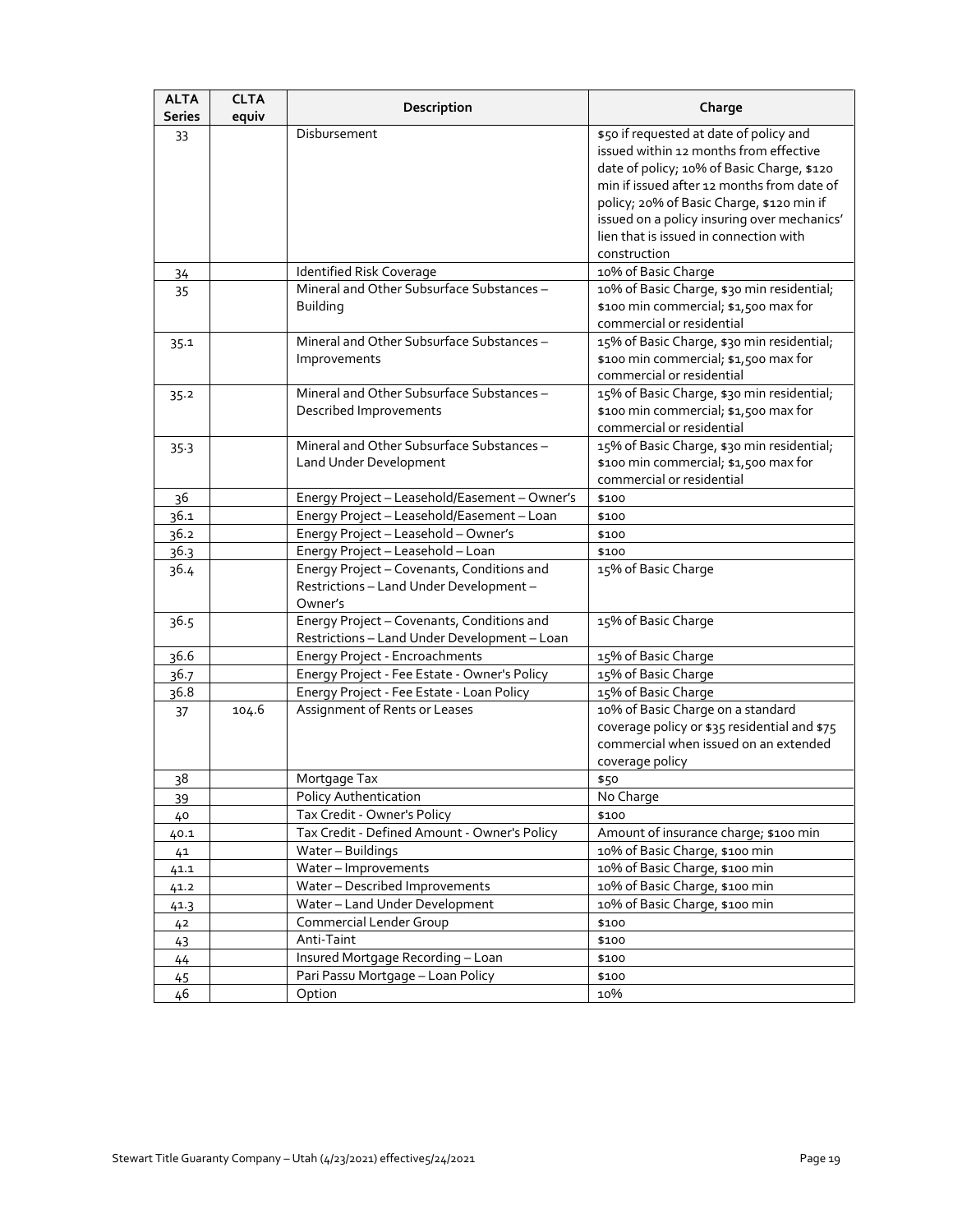| <b>ALTA</b><br><b>Series</b> | <b>CLTA</b><br>equiv | Description                       | Charge                                                                                                                                                                                                                                                                                                                                                                                                                                                                                                                                   |
|------------------------------|----------------------|-----------------------------------|------------------------------------------------------------------------------------------------------------------------------------------------------------------------------------------------------------------------------------------------------------------------------------------------------------------------------------------------------------------------------------------------------------------------------------------------------------------------------------------------------------------------------------------|
| <b>ALTA</b>                  |                      | US Policy Datedown 1963 and 1991  | No charge for the first provided that the<br>endorsement is issued within 6 months<br>from the original policy and there is no<br>increase in the amount of insurance. The<br>charge for an increase in the amount of<br>insurance is the applicable Basic Charge<br>based on the increase of insurance. \$75 for<br>a datedown endorsement issued after 6<br>months from the date of the original policy<br>or for an additional datedown<br>endorsement that is issued subsequent to<br>the first U.S. Policy Datedown<br>endorsement. |
| JR <sub>1</sub>              |                      | JR <sub>1</sub> Endorsement       | \$25 if issued within 6 months; \$50<br>thereafter                                                                                                                                                                                                                                                                                                                                                                                                                                                                                       |
| JR <sub>2</sub>              |                      | JR 2 (Future Advance) Endorsement | \$25 if issued within 6 months; \$50<br>thereafter                                                                                                                                                                                                                                                                                                                                                                                                                                                                                       |

# **2. STG Form Endorsements**

| Description                                                                            | Charge                                                                                                                                                                                                                                                                                                                                                                                                                           |
|----------------------------------------------------------------------------------------|----------------------------------------------------------------------------------------------------------------------------------------------------------------------------------------------------------------------------------------------------------------------------------------------------------------------------------------------------------------------------------------------------------------------------------|
| Additional Insured End for ALTA Homeowner's Policy                                     | \$25                                                                                                                                                                                                                                                                                                                                                                                                                             |
| Commercial Environmental Endorsement 1                                                 | \$100                                                                                                                                                                                                                                                                                                                                                                                                                            |
| <b>Commercial Environmental Endorsement 2</b>                                          | \$100                                                                                                                                                                                                                                                                                                                                                                                                                            |
| Doing Business Endorsement                                                             | \$50 residential; \$100 commercial                                                                                                                                                                                                                                                                                                                                                                                               |
| Down Date Endorsement 1                                                                | \$50 if requested at the date of the policy and<br>issued within six (6) months from the effective<br>date of the policy or commitment. 10% of Basic<br>Charge with a \$120 min if issued after the<br>expiration of six (6) months from the effective<br>date of the policy. 20% of Basic Charge with a<br>\$120 min if issued on a policy insuring over<br>mechanics' liens that is issued in connection with<br>construction. |
| Fairway Endorsement 1                                                                  | 10% of Basic Charge                                                                                                                                                                                                                                                                                                                                                                                                              |
| Fairway Endorsement 2                                                                  | 10% of Basic Charge                                                                                                                                                                                                                                                                                                                                                                                                              |
| First Loss Endorsement 1                                                               | \$50 residential; \$120 commercial                                                                                                                                                                                                                                                                                                                                                                                               |
| Last Dollar Endorsement                                                                | \$50                                                                                                                                                                                                                                                                                                                                                                                                                             |
| Patent Endorsement 1                                                                   | 10% of Basic Charge                                                                                                                                                                                                                                                                                                                                                                                                              |
| Rate Reduction Endorsement 1                                                           | No charge                                                                                                                                                                                                                                                                                                                                                                                                                        |
| Revolving Credit 1                                                                     | \$30                                                                                                                                                                                                                                                                                                                                                                                                                             |
| Revolving Credit 2                                                                     | \$30                                                                                                                                                                                                                                                                                                                                                                                                                             |
| Revolving Credit 3                                                                     | \$30                                                                                                                                                                                                                                                                                                                                                                                                                             |
| Revolving Credit 4                                                                     | \$30                                                                                                                                                                                                                                                                                                                                                                                                                             |
| Revolving Credit/Variable Rate Endorsement                                             | \$30                                                                                                                                                                                                                                                                                                                                                                                                                             |
| Subdivision Map Act Endorsement 1                                                      | \$55 residential; \$100 commercial                                                                                                                                                                                                                                                                                                                                                                                               |
| Subordination Endorsement 1                                                            | 10% of Basic Charge                                                                                                                                                                                                                                                                                                                                                                                                              |
| Tax Deed Endorsement 1                                                                 | 5% of Basic Charge                                                                                                                                                                                                                                                                                                                                                                                                               |
| Tie-In Endorsement                                                                     | No charge                                                                                                                                                                                                                                                                                                                                                                                                                        |
| <b>Usury Endorsement</b>                                                               | \$100                                                                                                                                                                                                                                                                                                                                                                                                                            |
| Utah Construction Registry - Lender Endorsement                                        | 5% of Basic Charge, \$250 max                                                                                                                                                                                                                                                                                                                                                                                                    |
| <b>UCC Endorsement</b>                                                                 | 15% of Basic Charge                                                                                                                                                                                                                                                                                                                                                                                                              |
| UT Utilities Available Endorsement 1                                                   | \$100                                                                                                                                                                                                                                                                                                                                                                                                                            |
| UT Impairment of Lien by Use Agreement for Multifamily<br>Projects (HUD) Endorsement 1 | \$30                                                                                                                                                                                                                                                                                                                                                                                                                             |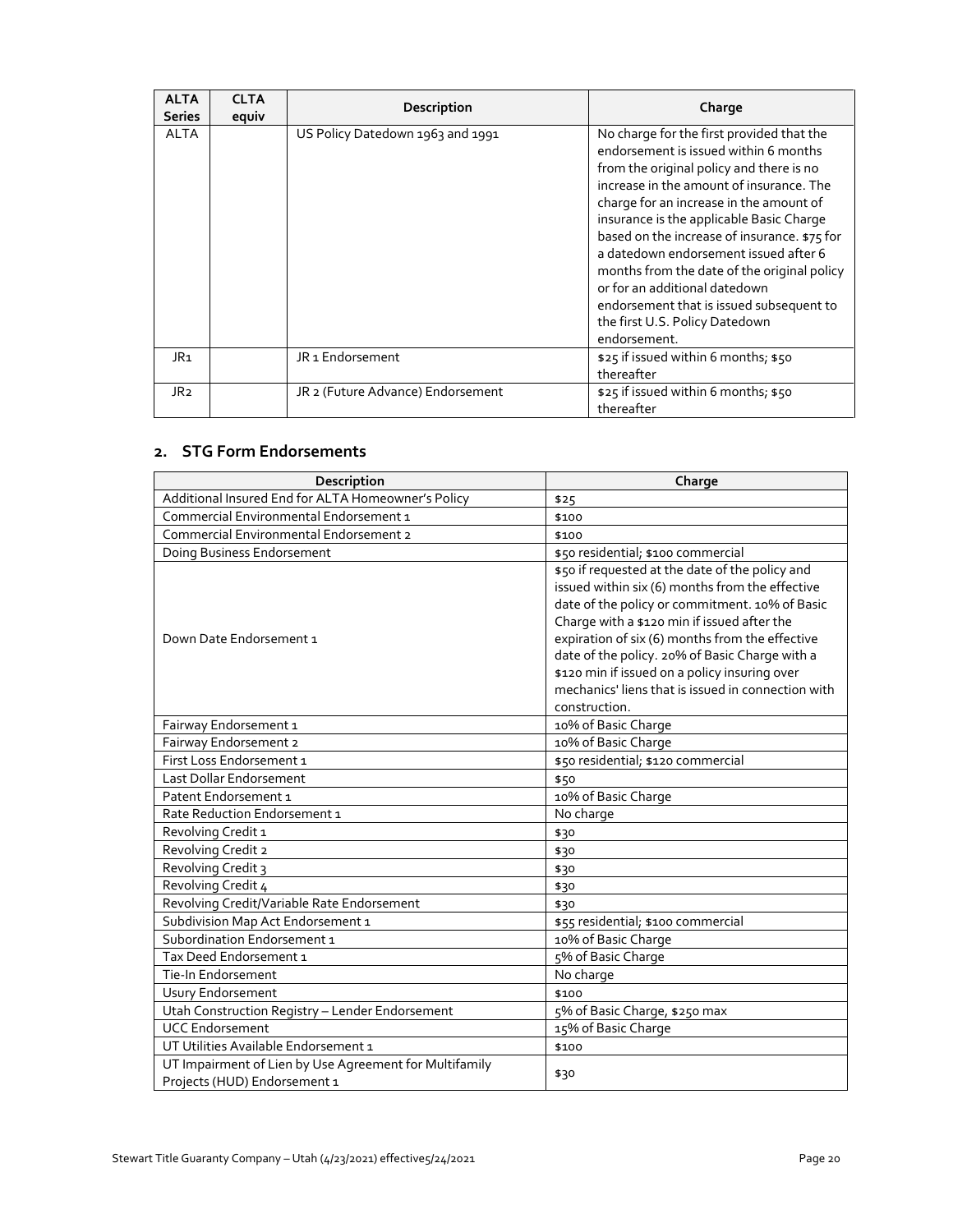# **3. CLTA Form Endorsements**

| <b>CLTA</b><br><b>Series</b> | <b>ALTA</b><br>equiv | Description                                                                 | Charge                                                                                 |
|------------------------------|----------------------|-----------------------------------------------------------------------------|----------------------------------------------------------------------------------------|
| 100                          |                      | Lenders Comprehensive                                                       | \$25 residential; 10% of Basic Charge, \$55 min for<br>commercial                      |
| 100.1                        |                      | Lenders Comprehensive                                                       | \$30 residential; 10% of Basic Charge, \$55 min for<br>commercial                      |
| 100.2                        | 9                    | Restrictions, Encroachments, Minerals                                       | \$25 residential; 10% of Basic Charge, \$55 min<br>commercial                          |
| 100.4                        |                      | Present Violation of CC&R                                                   | 5% of Basic Charge, \$20 min residential, \$100 min<br>commercial; \$1,500 max either  |
| 100.5                        |                      | Present Violation of CC&R                                                   | 5% of Basic Charge, \$30 min residential, \$100 min<br>commercial; \$1,500 max either  |
| 100.6                        |                      | Present & Future Violation of CC&R                                          | 5% of Basic Charge, \$30 min residential, \$100 min<br>commercial; \$1,500 max either  |
| 100.7                        |                      | Enforcement of Covenants Based Upon Prior<br>Violation of Specific Covenant | 5% of Basic Charge, \$30 min residential, \$100 min<br>commercial; \$1,500 max either  |
| 100.8                        |                      | Present & Future Violation of CC&R                                          | 5% of Basic Charge, \$30 min residential, \$100 min<br>commercial; \$1,500 max either  |
| 100.9                        | 9.1                  | Covenants, Conditions and Restrictions-<br>Unimproved Land                  | \$25 residential; 10% of Basic Charge, \$55 min<br>commercial                          |
| 100.10                       | 9.2                  | Covenants, Conditions and Restrictions-<br>Improved Land                    | \$25 residential; 10% of Basic Charge, \$55 min<br>commercial                          |
| 100.11                       |                      | Violation of Liquor Revert Rights in CC&R                                   | 5% of Basic Charge, \$20 min residential, \$100 min<br>commercial; \$1,500 max either  |
| 100.12                       |                      | Enforceability of Reverter Rights in CC&R                                   | 5% of Basic Charge, \$30 min residential, \$100 min<br>commercial; \$1,500 max either  |
| 100.13                       |                      | Priority of Lien over Assessments                                           | 5% of Basic Charge, \$30 min residential, \$100 min<br>commercial; \$1,500 max either  |
| 100.16                       |                      | Homeowners Association Lien                                                 | 5% of Basic Charge, \$30 min residential, \$100 min<br>commercial; \$1,500 max either  |
| 100.17                       |                      | Modification of CC&R                                                        | 5% of Basic Charge, \$30 min residential, \$100 min<br>commercial; \$1,500 max either  |
| 100.18                       |                      | Exercise of Reverter Rights in CC&R and<br>Unmarketability of Title         | 5% of Basic Charge, \$30 min residential, \$100 min<br>commercial; \$1,500 max either  |
| 100.19                       |                      | No Present Violation of Covenants, Conditions<br>and Restrictions           | 5% of Basic Charge, \$30 min residential, \$100 min<br>commercial; \$1,500 max either  |
| 100.20                       |                      | Present Violation of CC&R                                                   | 5% of Basic Charge, \$30 min residential, \$100 min<br>commercial; \$1,500 max either  |
| 100.21                       |                      | Approval of Construction Plans and<br>Specifications                        | 5% of Basic Charge, \$30 min residential, \$100 min<br>commercial; \$1,500 max either  |
| 100.23                       |                      | <b>Exercise of Surface Rights</b>                                           | 20% of Basic Charge, \$1,500 max                                                       |
| 100.27                       |                      | Violation of CC&R                                                           | 5% of Basic Charge, \$30 min residential, \$100 min<br>commercial; \$1,500 max either  |
| 100.28                       |                      | Violation of CC&R by Future Construction                                    | 5% of Basic Charge, \$30 min residential, \$100 min<br>commercial; \$1,500 max either  |
| 100.29                       |                      | <b>Development of Minerals</b>                                              | 20% of Basic Charge, \$30 min residential, \$100<br>min commercial; \$1,500 max either |
| 100.30                       |                      | Physical Damage by Mineral Estate Holder                                    | 10% of Basic Charge, \$30 min residential, \$100<br>min commercial; \$1,500 max either |
| 100.31                       |                      | Physical Damage by Mineral Estate Holder                                    | 10% of Basic Charge, \$30 min residential, \$100<br>min commercial; \$1,500 max either |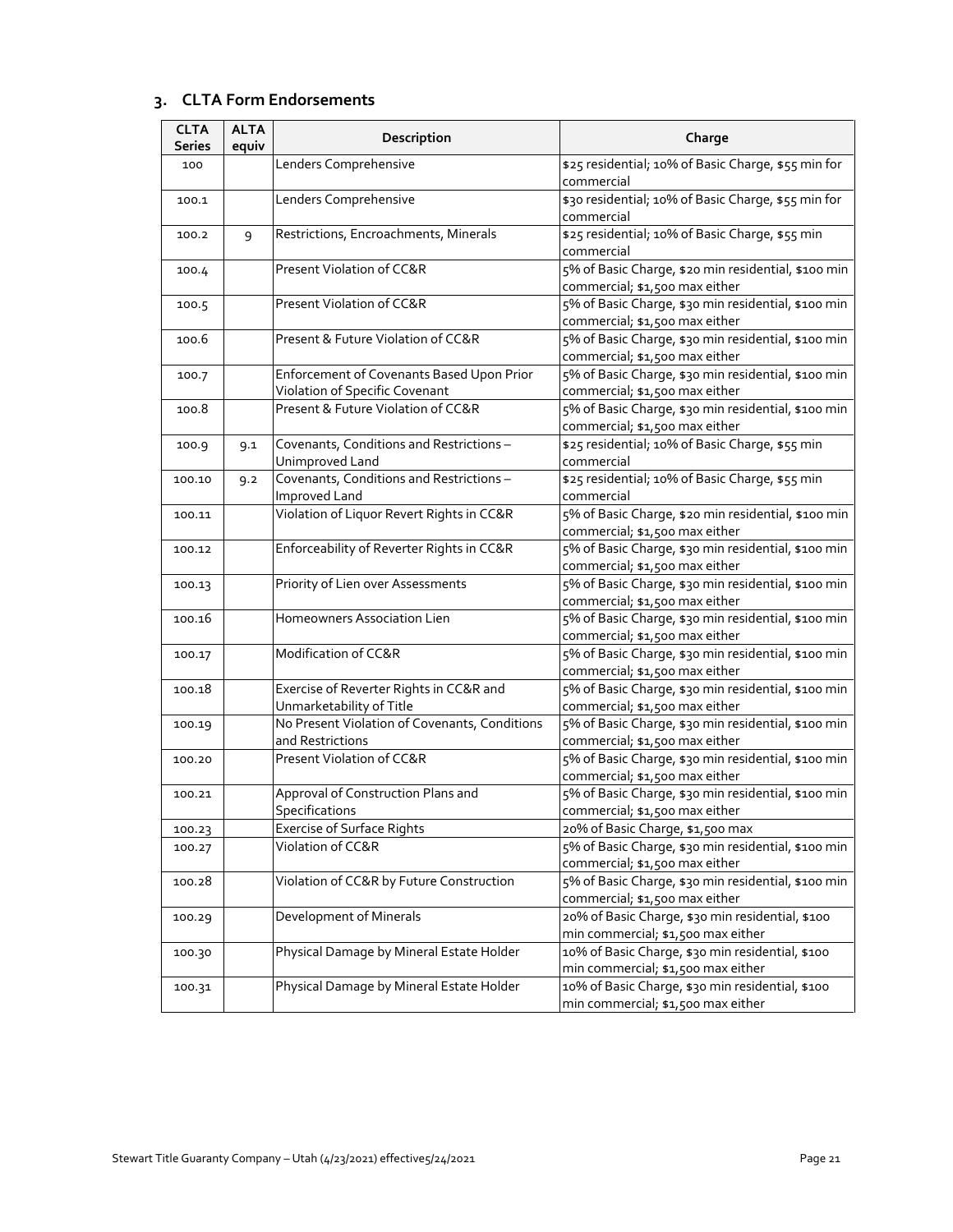| No charge for this endorsement on a lender's<br>Mechanics' Lien Gaining Priority over Insured<br>101<br>policy not issued in connection with a<br>Mortgage<br>construction loan. No charge for this |  |
|-----------------------------------------------------------------------------------------------------------------------------------------------------------------------------------------------------|--|
|                                                                                                                                                                                                     |  |
|                                                                                                                                                                                                     |  |
|                                                                                                                                                                                                     |  |
| endorsement on a lender's policy issued in                                                                                                                                                          |  |
| connection with a construction loan provided that                                                                                                                                                   |  |
| the Insured Mortgage is recorded prior to the                                                                                                                                                       |  |
| Commencement of Construction. The charge for                                                                                                                                                        |  |
| this endorsement is 0% - 40%, as determined by                                                                                                                                                      |  |
| underwriting, for a lender's policy issued in                                                                                                                                                       |  |
| connection with a construction loan if the lien is                                                                                                                                                  |  |
| recorded after the Commencement of                                                                                                                                                                  |  |
| Construction.                                                                                                                                                                                       |  |
| \$40 residential; \$115 commercial<br>Foundations - No Violation, No Encroachment<br>102.4<br>by Improvements                                                                                       |  |
| Foundations - No Violation, No Encroachments<br>\$40 residential; \$115 commercial<br>102.5                                                                                                         |  |
| onto Easements or Adjoining Land                                                                                                                                                                    |  |
| Foundations - Portion of Land Described in<br>\$40 residential; \$100 commercial<br>102.6<br>Policy                                                                                                 |  |
| Foundations - Portion of Land Described in<br>\$40 residential; \$100 commercial<br>102.7                                                                                                           |  |
| Policy                                                                                                                                                                                              |  |
| 10% of Basic Charge, \$125 min for commercial<br>28<br>Damage to Easement<br>103.1                                                                                                                  |  |
| <b>Enforced Removal of Improvements</b><br>10% of Basic Charge, \$125 min for commercial<br>103.2                                                                                                   |  |
| <b>Enforced Removal of Improvements</b><br>10% of Basic Charge, \$125 min for commercial<br>103.3                                                                                                   |  |
| Easement Providing Ingress and Egress<br>10% of Basic Charge<br>103.4                                                                                                                               |  |
| Exercise of Surface Rights for Extraction of<br>10% of Basic Charge, \$1,500 max<br>103.5<br>Water                                                                                                  |  |
| Easement Encroachment<br>10% of Basic Charge, \$50 min for commercial<br>103.6                                                                                                                      |  |
| 10% of Basic Charge on a Standard Coverage<br>Land Abuts Physically Open Street<br>103.7                                                                                                            |  |
| policy issued on vacant land; \$75 on an Extended                                                                                                                                                   |  |
| Coverage Policy or on an existing building                                                                                                                                                          |  |
| 10% of Basic Charge on a Standard Coverage<br>Access and Entry<br>103.11<br>17                                                                                                                      |  |
| policy issued on vacant land; \$75 on an Extended                                                                                                                                                   |  |
| Coverage Policy or on an existing building                                                                                                                                                          |  |
| No charge if issued within 6 months from date of<br>Assignment<br>104                                                                                                                               |  |
| the policy; \$50 if issued after 6 months from date<br>of policy                                                                                                                                    |  |
| No charge if issued within 6 months from date of<br>Assignment - Institutional Lender<br>104.1                                                                                                      |  |
| the policy; \$50 if issued after 6 months from date                                                                                                                                                 |  |
| of policy                                                                                                                                                                                           |  |
| 20% of Basic Charge if issued at date of policy;<br>Collateral Assignment<br>104.4                                                                                                                  |  |
| 30% of Basic Charge if issued any time after date                                                                                                                                                   |  |
| of policy                                                                                                                                                                                           |  |
| 10% of Basic Charge on a Standard Coverage<br>Assignment - Lessor's Interest<br>104.6<br>37                                                                                                         |  |
| policy or \$35 residential and \$75 commercial when                                                                                                                                                 |  |
| issued on an Extended Coverage Policy                                                                                                                                                               |  |
| 10% of Basic Charge on a Standard Coverage<br>Assignment of Rents<br>104.7                                                                                                                          |  |
| policy or \$35 residential and \$75 commercial when                                                                                                                                                 |  |
| issued on an Extended Coverage Policy                                                                                                                                                               |  |
| No charge if issued within 6 months from date of<br>Assignment - Non-Institutional Lender<br>104.8                                                                                                  |  |
| the policy; \$40 if issued after 6 months from date<br>of policy                                                                                                                                    |  |
| No charge if issued within 6 months from date of<br>Assignment - Non-Institutional Lender<br>104.9                                                                                                  |  |
| the policy; \$40 if issued after 6 months from date                                                                                                                                                 |  |
| of policy                                                                                                                                                                                           |  |
| 15% of Basic Charge, \$50 min<br>Assignment<br>10<br>104.12                                                                                                                                         |  |
| 20% of Basic Charge, \$50 min<br>Assignment and Date Down<br>104.13<br>10.1                                                                                                                         |  |
| Modification of Policy to Insure Two Liens on<br>No charge<br>105<br>One Policy                                                                                                                     |  |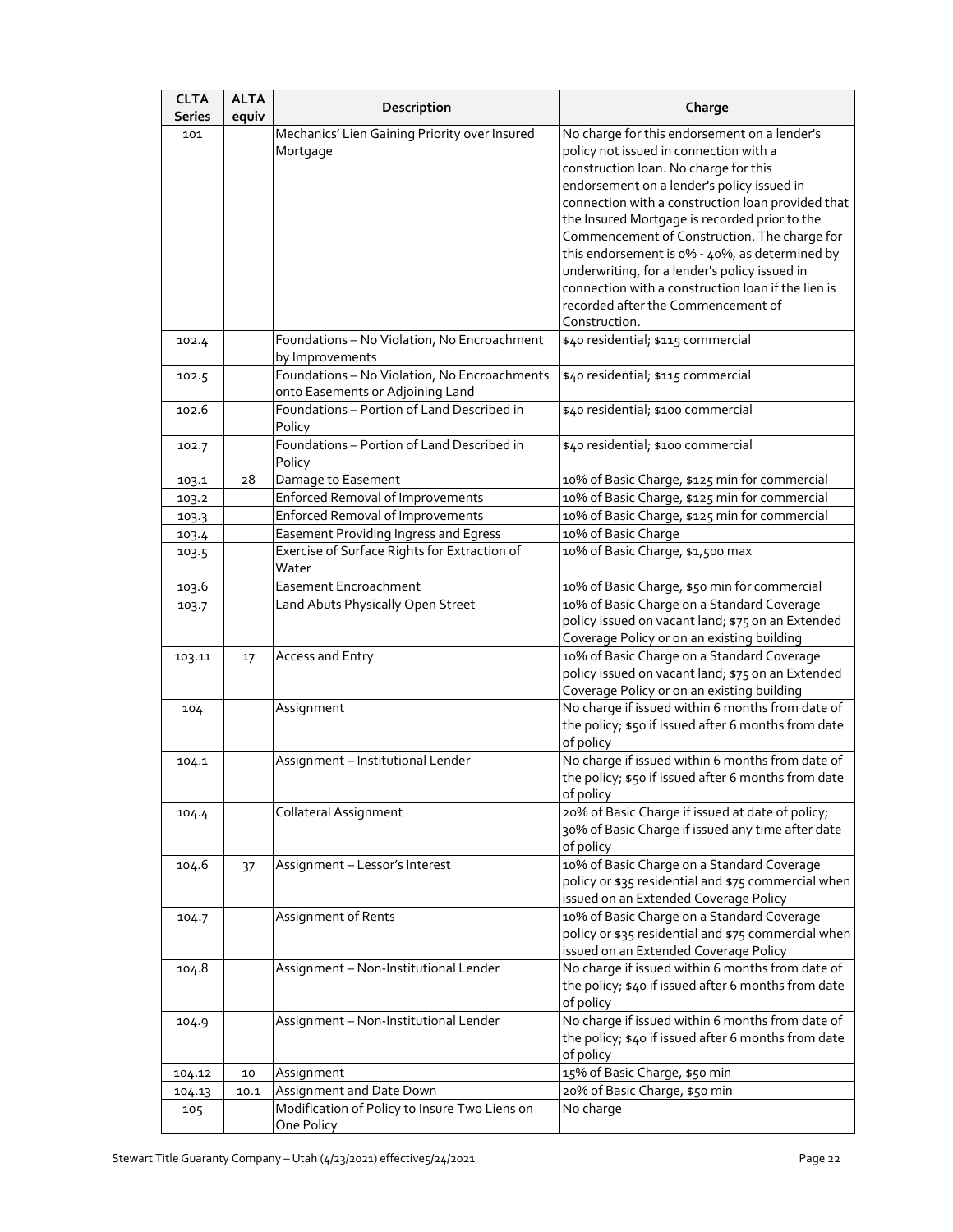| <b>CLTA</b><br><b>Series</b> | <b>ALTA</b><br>equiv | Description                                                                  | Charge                                                                                            |
|------------------------------|----------------------|------------------------------------------------------------------------------|---------------------------------------------------------------------------------------------------|
| 107.1                        |                      | Allocation of Liability                                                      | No charge                                                                                         |
| 107.2                        |                      | Increase of Coverage                                                         | \$25 plus the applicable per thousand charge for                                                  |
|                              |                      |                                                                              | the increased coverage amount                                                                     |
| 107.5                        |                      | Value of Lessee's Interest                                                   | 10% of Basic Charge                                                                               |
| 107.9                        |                      | <b>Additional Insured</b>                                                    | 10% of Basic Charge                                                                               |
| 107.10                       |                      | <b>Additional Insured</b>                                                    | 10% of Basic Charge                                                                               |
| 107.11                       |                      | Non-Merger                                                                   | 10% of Basic Charge                                                                               |
| 108.8                        |                      | <b>Additional Advance</b>                                                    | \$30 plus applicable Basic Charges for the                                                        |
|                              |                      |                                                                              | increased amount of liability above the original                                                  |
|                              |                      |                                                                              | policy                                                                                            |
| 108.10                       |                      | Revolving Credit, Increased Credit Limit                                     | \$30 plus applicable Basic Charges for the                                                        |
|                              |                      |                                                                              | increased amount of liability above the original                                                  |
|                              |                      |                                                                              | policy                                                                                            |
| 110.1                        |                      | Deletion of Exception                                                        | Applicable charge for the type of insurance or                                                    |
|                              |                      |                                                                              | assurance provided by using the CLTA 110.1. No                                                    |
|                              |                      |                                                                              | charge if no additional insurance or assurance is                                                 |
|                              |                      |                                                                              | created by the issue of the CLTA 110.1                                                            |
| 110.2                        |                      | Affirmative Protection over an Exception                                     | No charge                                                                                         |
| 110.3                        |                      | Relinquishment of Surface Rights                                             | 20% of Basic Charge, \$40 min for residential or                                                  |
|                              |                      |                                                                              | \$100 min for commercial                                                                          |
| 110.4                        |                      | Modification                                                                 | 10% of Basic Charge, \$50 min                                                                     |
| 110.5                        |                      | Modification                                                                 | 20% of Basic Charge, \$70 min                                                                     |
| 110.6                        |                      | Modification                                                                 | 20% of Basic Charge, \$70 min                                                                     |
| 110.9                        | 8.1                  | Environmental Protection Lien                                                | \$30 for one to four family residential structures;                                               |
|                              |                      |                                                                              | 20% of Basic Charge, \$50 min for other residential                                               |
|                              |                      |                                                                              | structures                                                                                        |
| 110.10                       |                      |                                                                              | Modification and Additional Advance Agreement 10% of Basic Charge plus applicable Basic Charges   |
|                              |                      |                                                                              | for the increased liability above the original policy                                             |
| 111                          |                      | Loss of Priority by Partial Reconveyance                                     | 10% of Basic Charge, \$50 min                                                                     |
| 111.1                        |                      | Partial Reconveyance                                                         | No charge if issued at time of policy; 10% of Basic                                               |
|                              |                      |                                                                              | Charge, \$70 min, if issued any time after original                                               |
|                              |                      |                                                                              | policy                                                                                            |
| 111.2                        |                      |                                                                              | Impairment of Lien by Subordination Agreement No charge if issued at time of policy; 10% of Basic |
|                              |                      |                                                                              | Charge, \$70 min, if issued any time after original                                               |
|                              |                      |                                                                              | policy                                                                                            |
| 111.3                        |                      | Impairment of Lien by Partial Reconveyance and 20% of Basic Charge, \$70 min |                                                                                                   |
|                              |                      | Assurances Concerning Encroachments                                          |                                                                                                   |
| 111.4                        |                      | Trustor's Conveyance                                                         | 10% of Basic Charge, \$70 min                                                                     |
| 111.5                        | 6                    | Variable Rate Mortgage                                                       | \$30                                                                                              |
| 111.7                        |                      | Variable Rate Mortgage                                                       | \$30                                                                                              |
| 111.8                        | 6.2                  | Variable Rate Mortgage - Negative Amortization \$30                          |                                                                                                   |
| 111.9                        |                      | FNMA Balloon Mortgage                                                        | \$30                                                                                              |
| 111.10                       |                      | Optional Advance                                                             | \$70 plus applicable Basic Charges for the                                                        |
|                              |                      |                                                                              | increased liability above the original policy                                                     |
| 111.11                       |                      | <b>Obligatory Advance</b>                                                    | \$30                                                                                              |
| 111.14                       | 14                   | Future Advance - Priority                                                    | \$30                                                                                              |
| 111.14.1                     | 14.1                 | Future Advance - Knowledge                                                   | \$30                                                                                              |
| 111.14.2                     | 14.2                 | Future Advance - Letter of Crediti                                           | \$30                                                                                              |
| 114                          |                      | Co-Insurance                                                                 | No charge                                                                                         |
| 114.1                        |                      | Co-Insurance                                                                 | No charge                                                                                         |
| 114.2                        |                      | Co-Insurance                                                                 | No charge                                                                                         |
| 115.1                        | 4                    | Condominium                                                                  | \$20 residential; 10% of Basic Charge for                                                         |
|                              |                      |                                                                              | commercial with \$50 min                                                                          |
| 115.2                        | 5                    | Planned Unit Development                                                     | \$20 residential; 10% of Basic Charge for                                                         |
|                              |                      |                                                                              | commercial with \$50 min                                                                          |
| 116                          |                      | Location of Land, Designation of Improvements                                | \$15                                                                                              |
| 116.1                        | 25                   | <b>Property Description Same as Survey</b>                                   | \$55                                                                                              |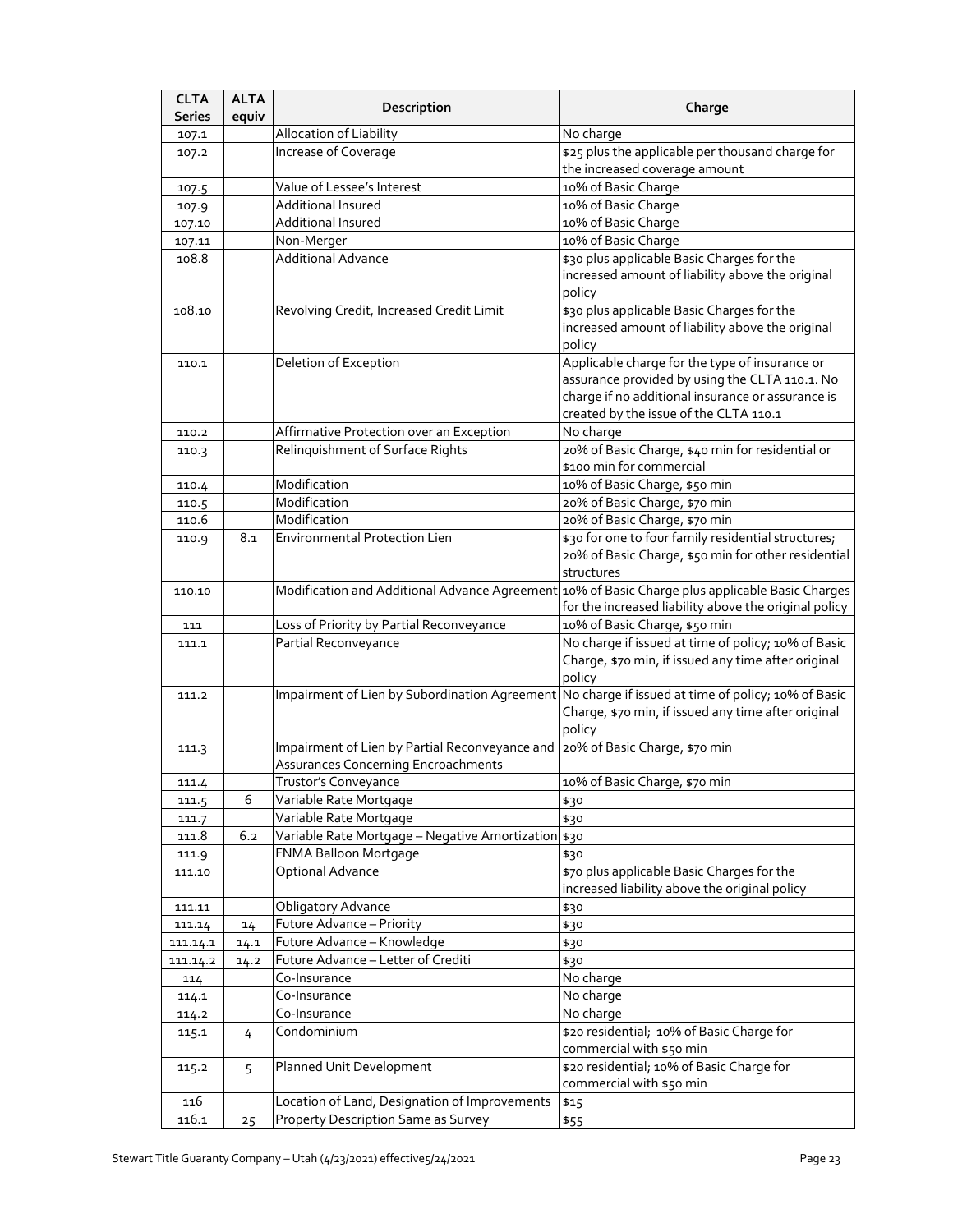| <b>CLTA</b><br><b>Series</b> | <b>ALTA</b><br>equiv | Description                                            | Charge                                                                                                                                                                                                                                                                                                                                                                                                                                                                   |
|------------------------------|----------------------|--------------------------------------------------------|--------------------------------------------------------------------------------------------------------------------------------------------------------------------------------------------------------------------------------------------------------------------------------------------------------------------------------------------------------------------------------------------------------------------------------------------------------------------------|
| 116.2                        |                      | <b>Exterior Boundary of Condominium</b>                | \$15                                                                                                                                                                                                                                                                                                                                                                                                                                                                     |
| 116.3                        |                      | Description Changed by Recording of New Map            | \$55                                                                                                                                                                                                                                                                                                                                                                                                                                                                     |
| 116.4                        | 19.1                 | Contiguity                                             | 10% of Basic Charge, \$225 max when a standard<br>policy is issued or \$25 for residential property and<br>\$55 for commercial property when issued on an<br>extended policy or when Stewart or its issuing<br>agent has an acceptable survey.                                                                                                                                                                                                                           |
| 116.5                        | 7                    | Manufactured Housing Unit                              | \$30 if manufactured home is already affixed as<br>real property or \$250 if manufactured home is<br>being affixed as real property in connection with<br>the transaction                                                                                                                                                                                                                                                                                                |
| 122                          |                      | <b>Obligatory Advance</b>                              | \$50 if requested at the date of the policy and<br>issued within twelve (12) months from the<br>effective date of the policy or commitment. 10%<br>of Basic Charge with a \$120 min if issued after the<br>expiration of twelve (12) months from the<br>effective date of the policy. 20% of Basic Charge<br>with a \$120 min if issued on a policy insuring over<br>mechanics' liens that is issued in connection with<br>construction.                                 |
| 123.1                        | $\overline{3}$       | Zoning                                                 | 5% of Basic Charge, \$750 max if no zoning change<br>has occurred within the preceding 2 years. 10% of<br>Basic Charge with a \$2,000 max if there has been<br>a zoning change within the preceding 2 years or if<br>the land use is based on a conditional use permit.<br>If the policy is being rewritten from a prior sale or<br>loan where this endorsement or similar coverage<br>was provided to the Insured, the charge is 5% of<br>Basic Schedule of Charges.    |
| 123.2                        | 3.1                  | Zoning-Completed Structure                             | 10% of Basic Charge, \$1,750 max if no zoning<br>change has occurred within the preceding 2 years.<br>20% of Basic Charge with a \$3,000 max if there<br>has been a zoning change within the preceding 2<br>years or if the land use is based on a conditional<br>use permit. If the policy is being rewritten from a<br>prior sale or loan where this endorsement or<br>similar coverage was provided to the Insured, the<br>charge is 5% of Basic Schedule of Charges. |
| 124.1                        |                      | Assurances Concerning Covenants                        | 10% of Basic Charge, \$150 min on commercial                                                                                                                                                                                                                                                                                                                                                                                                                             |
| 124.2                        |                      | Assurances Concerning Covenants in a Lease             | 10% of Basic Charge, \$150 min on commercial                                                                                                                                                                                                                                                                                                                                                                                                                             |
| 124.3                        |                      | Assurances Concerning Negative Covenants in a<br>Lease | 10% of Basic Charge, \$150 min on commercial                                                                                                                                                                                                                                                                                                                                                                                                                             |
| 126                          |                      | Comprehensive Coverage for Homeowner                   | 10% of Basic Charge if issued on a standard<br>owner's policy; \$35 if issued on an extended<br>owner's policy                                                                                                                                                                                                                                                                                                                                                           |
| 126.1                        |                      | Comprehensive Coverage for Homeowner                   | 10% of Basic Charge if issued on a standard<br>owner's policy; \$35 if issued on an extended<br>owner's policy                                                                                                                                                                                                                                                                                                                                                           |
| 126.2                        |                      | Comprehensive Coverage for Condominium<br>Homeowner    | 10% of Basic Charge if issued on a standard<br>owner's policy; \$35 if issued on an extended<br>owner's policy                                                                                                                                                                                                                                                                                                                                                           |
| 126.3                        |                      | Residential Structure - No Limitation                  | 10% of Basic Charge if issued on a standard<br>owner's policy; \$35 if issued on an extended<br>owner's policy                                                                                                                                                                                                                                                                                                                                                           |